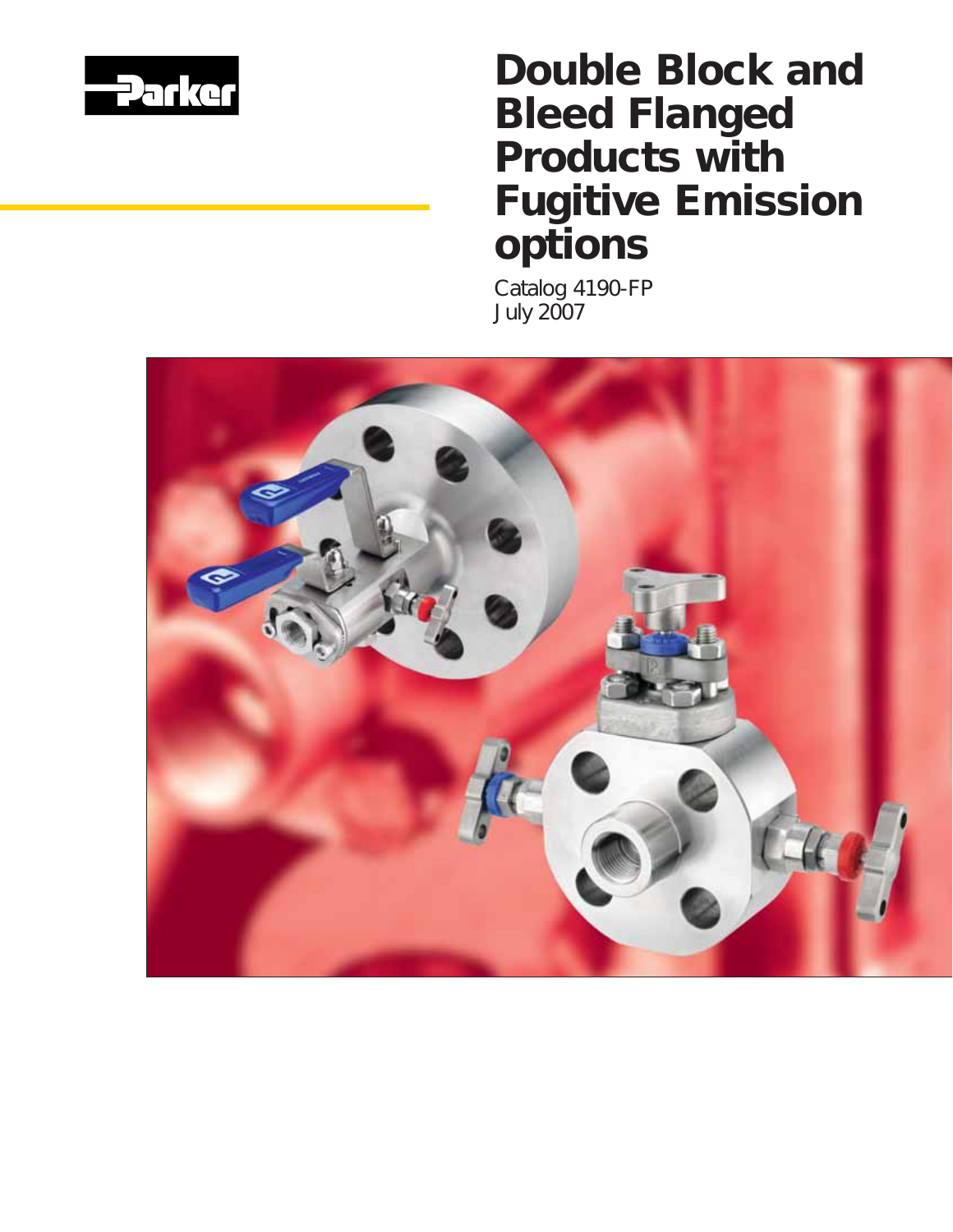## **Introduction**

Parker Hannifin's response to the demand for reduction in leakage paths has been the combination of primary and secondary valves into one compact unit. The combining of piping and instrument valves into a single unit has benefitted various markets. Products can be offered which meet class 'A' or class 'B' levels of ISO 15848 standard for fugitive emissions, as required.

Parker Hannifin can offer the unique combination of double block and bleed valve systems together with integral fittings, both being designed and produced by one company. Selection of this combination results in the elimination of taper thread connections and the need for thread sealant. For more information on leak path reductions and how to combine connections and valves into one unit, please contact us.

## **Contents**



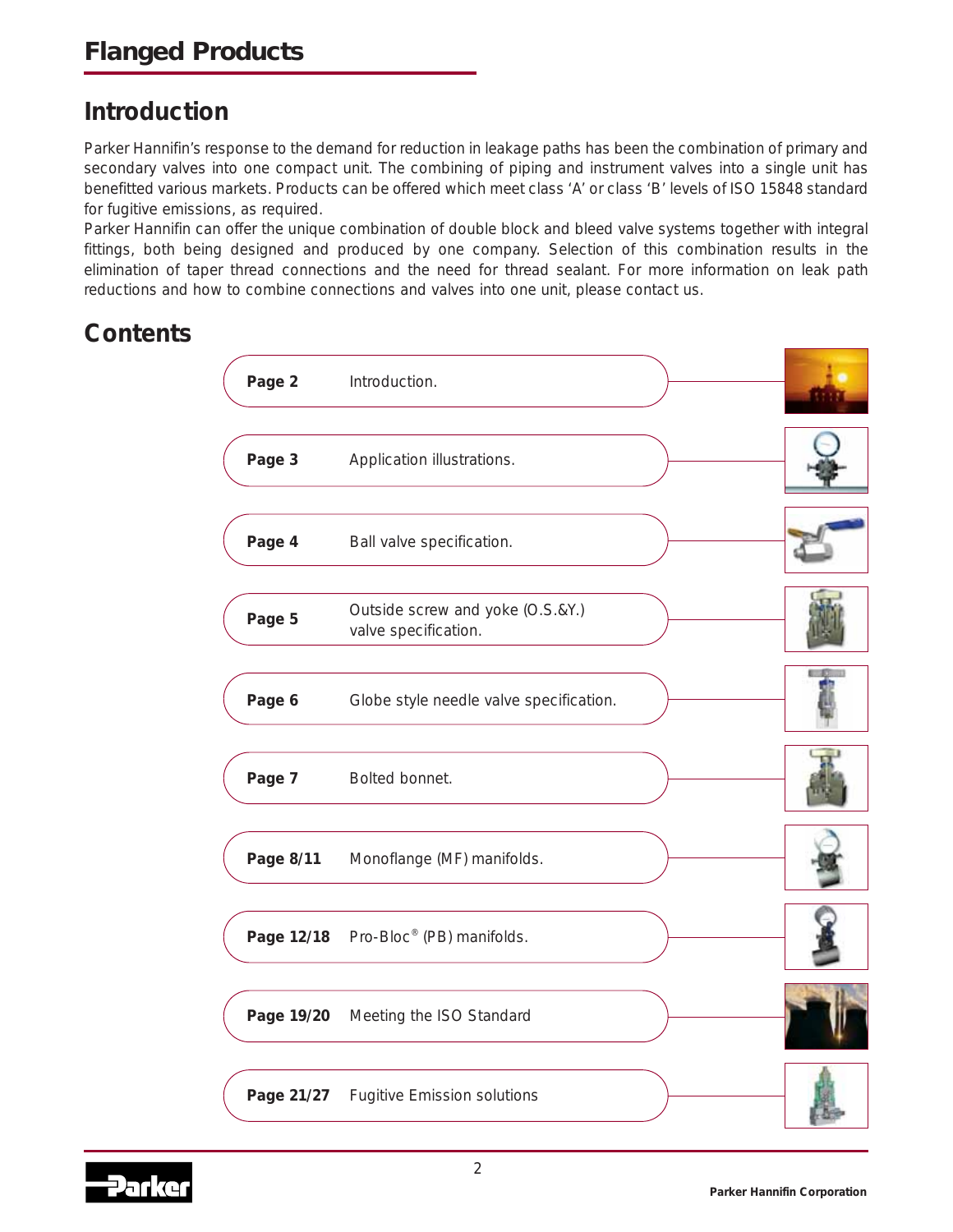## **Primary, secondary and vent valve applications and installations**

#### **Solutions**

Parker Hannifin offers the unique solution by incorporating primary and secondary valve systems into one complete block. In addition traditional instrument taper thread connections can be totally eliminated resulting in systems being free of thread sealant contamination.

#### **Conventional Installation [1]**

**•** A welded flange, connected to a primary ANSI class isolating valve .The primary valve will be connected to a secondary instrument valve. A pressure gauge or transmitter will then be installed downstream of the instrument valve.

#### **Parker Pro-Bloc ® [2]**

- **•** A one-piece integral forging incorporating up to 3 ball valves or mixture of ball and needle design.
- **•** Improved safety: leak paths reduced by up to 60%
- **•** Reduced costs: installation and component costs reduced by up to 70%
- **•** Reduced weight: by up to 80%

**•** Reduced susceptibility to problems caused by vibration. See pages 17-26 for standard and fugitive Emission products.

#### **Parker Monoflange [3]**

- **•** More compact than Pro-Bloc®, adding further space and weight saving possibilities.
- **•** Improved safety: leak paths reduced by up to 60%, less susceptibility to vibration
- **•** Reduced costs: installation and component costs reduced by up to 80%
- **•** Reduced weight: by up to 85%

See pages 11-16 for standard and fugitive Emission products.

#### **Parker Hi-Pro Manifolds [4]**

**•** Enables the user to continue to use traditional NPT threaded connections and at the same time utilise the double block and bleed principals Available in several combinations of ball and needle valves.

Full details can be found in CAT 4190 HBM.



### **Design codes**

- **•** All Parker Hannifin Double block and bleed designs comply with the following codes.
- **•** ANSI/ASME B16.34 (Designed to meet the pressure and temperature requirements)
- **•** ANSI/ASME B1.20.1 (Threads)
- **•** ANSI/ASME B16.5 (Dimensions)
- **•** BS6755 PART 2/API 607 (Fire safe designed to meet the requirements and verified by internal testing)
- **•** ISO 15848 for fugitive emissions.

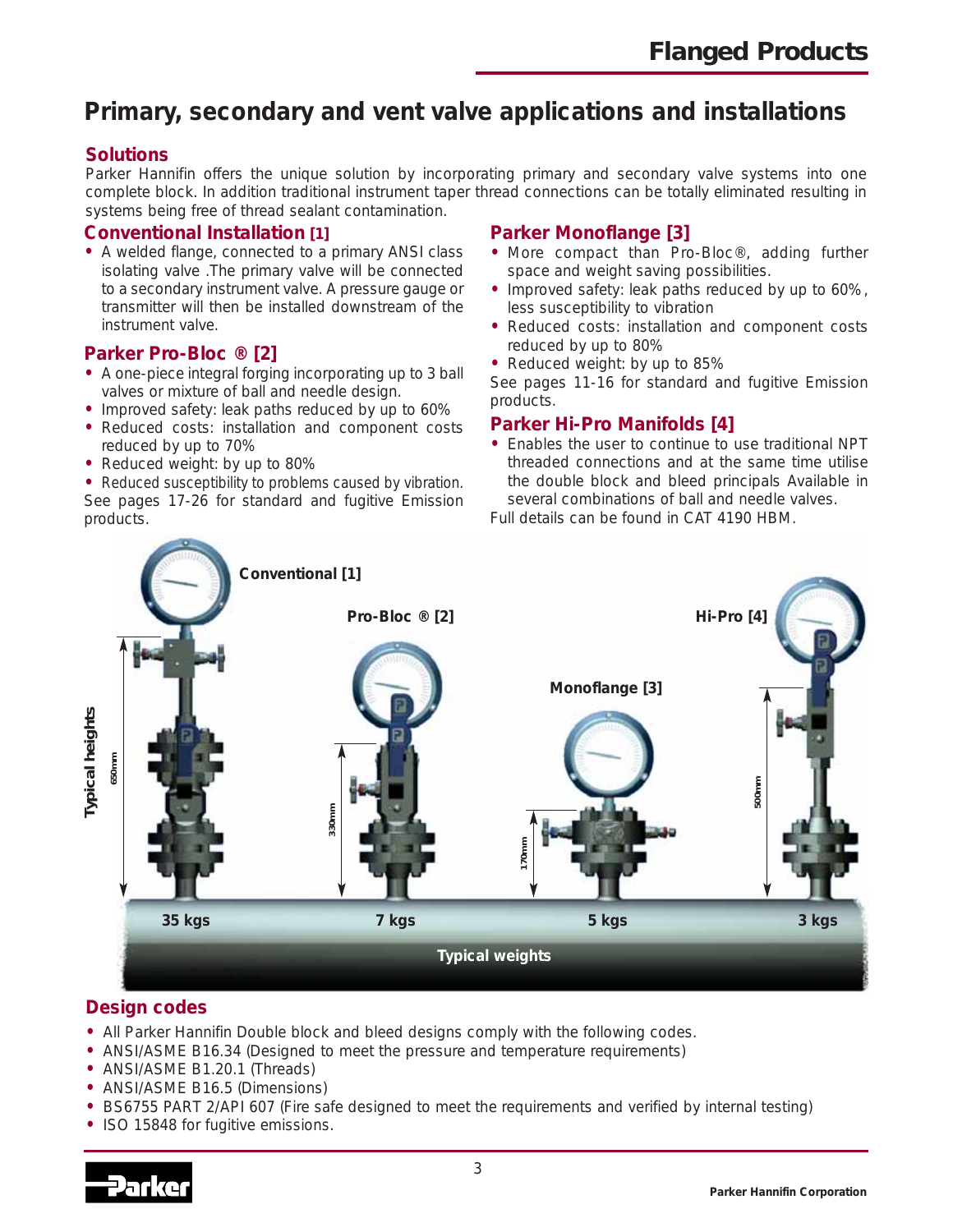## **Ball valve specification**



### **Specifications**

- **•** 316 Stainless steel construction.
- **•** Maximum cold working pressure rating 6,000 psig (414 barg) with P.T.F.E. seats.\*
- **•** Temperature rating PTFE seats -29˚C to +204˚C (-20˚F to +400˚F).\*
- **•** Maximum cold working pressure rating 10,000 psig (689 barg) with PEEK seats.\*
- **•** Temperature rating PEEK seats -29˚C to +232˚C (-20˚F to +450˚F).\* \*always refer to P/T graph

#### **Features**

- **•** Two piece body design minimal leakage paths.
- **•** 4:1 Pressure boundary designed safety factor.
- **•** Designed to comply with requirements of ANSI/ASME B16.34 where applicable.
- **•** Bi-directional.
- **•** PEEK and PTFE standard ball seat materials.
- **•** PTFE and Graphoil gland packings.
- **•** Bubble tight shutoff.
- **•** Floating ball principal with dynamic response seats featuring inherent self relief.
- **•** Anti blowout stem.
- **•** Integral compression ends available eliminating taper threads and thread sealants.
- **•** Low torque operation.
- **•** Quarter turn positive stop handle with ergonomically designed protective sleeve.
- **•** Full hydrostatic and low pressure air tested.
- **•** Connector thread environmentally sealed.
- **•** Anti static.
- **•** Firesafe designed to meet BS6755 Part 2/ API 607, (optional).

### **Part description**

 $17$ 

| Item           | <b>Description</b>   |
|----------------|----------------------|
| 1              | <b>End Connector</b> |
| $\overline{2}$ | E-seal™              |
| 3              | Sealing washer       |
| 4              | <b>Seats</b>         |
| 5              | Body                 |
| 6              | Ball                 |
| 7              | Anti blowout stem    |
| 8              | <b>Thrust Seal</b>   |
| 9              | Gland packing        |
| 10             | Upper gland packing  |
| 11             | Thrust bush          |
| 12             | Stop pin             |
| 13             | Thrust bush          |
| 14             | Lock nut             |
| 15             | Locking dome nut     |
| 16             | Handle               |
| 17             | Handle grip          |



**Handle locking**



**Optional bolted end connector**



**Spanner actuation**

### **Performance Data Pressure vs temperature**

\* See catalogue 4190-HBV Hi-Pro Ball Valve for High Performance Process Isolation.

When selecting products for specific applications users should refer to our notice at the bottom of page 27.

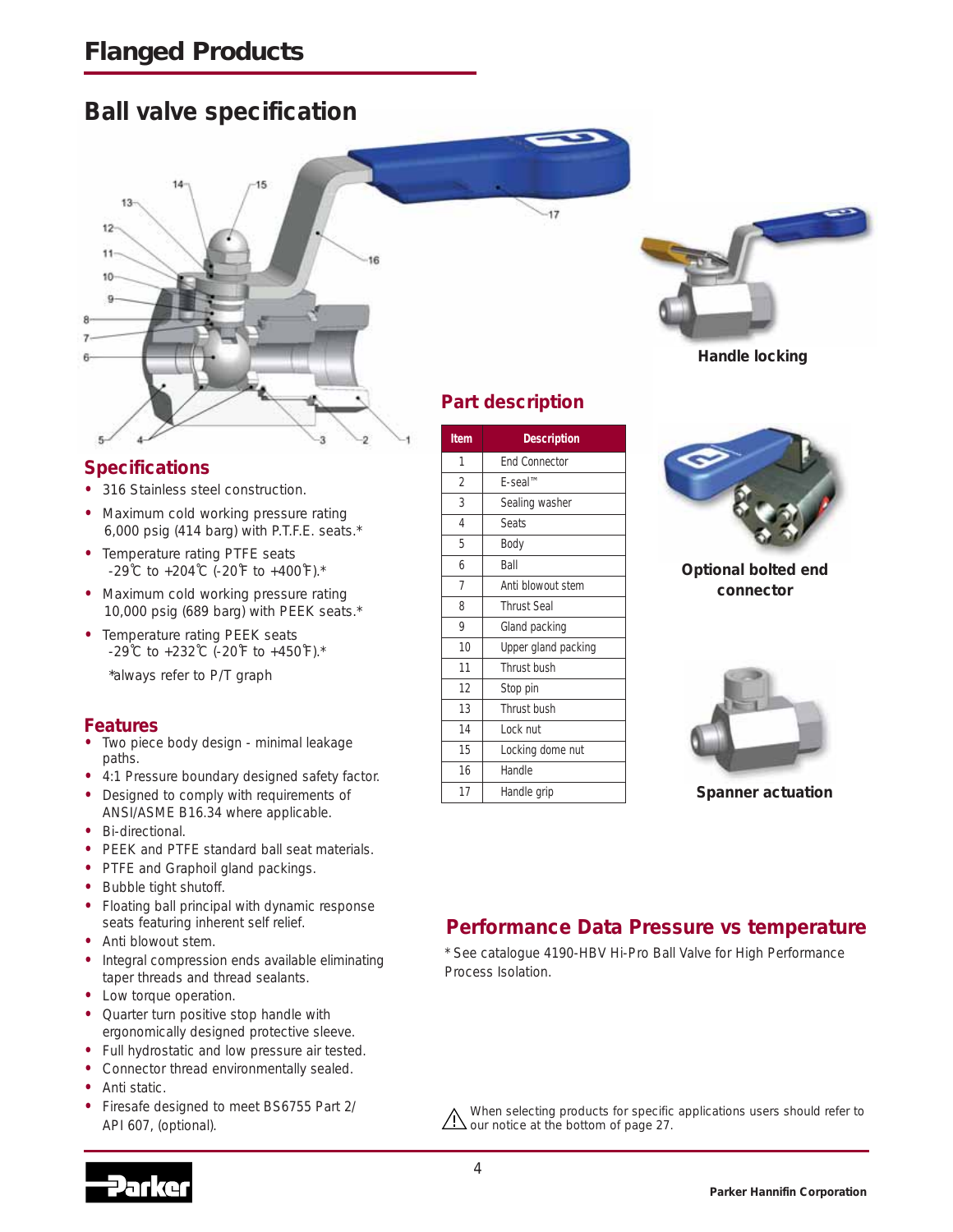### **Outside screw and yoke (O.S.&Y.) needle valve**



### **Pressure vs temperature**



When selecting products for specific applications users should refer to our  $\overline{12}$  notice at the bottom of page 27.

#### **Features**

- **•** Externally adjustable gland.
- **•** P.T.F.E. or Graphite packing for bubble tight sealing.
- **•** Self centering crimped needle tip for bubble tight shut off and repeatability.
- **•** Available in 316, Monel, Duplex, Super Duplex, Hasteloy, Inconel, Incoloy, 6Mo, Carbon Steel, other materials on application.
- **•** Stainless steel as standard.
- **•** Optional wetted parts in a variety of exotic materials.
- **•** Firesafe certified to BS6755 part 2/ API 607.
- **•** Pressure rating up to 10,000 psig (690 barg).
- **•** Temperature -54°C to 538°C (-65°F to 1000°F).
- **•** Body to bonnet flange gasket for 100% atmospheric seal.
- **•** Back stopped spindle for blow out prevention, and minimum atmospheric leakage.
- **•** Rolled spindle operating threads.
- **•** Independent spindle thread bush with maximum female thread interface.
- **•** Colour coded close contact dust cap and function label for easy identification.
- **•** Optional: NACE compliance, heat code trace certification, oxygen clean.

### **Part description**

| <b>Item</b> | <b>Description</b>     |
|-------------|------------------------|
| 1           | Body                   |
| 2           | Tip                    |
| 3           | Joint seal             |
| 4           | Packing                |
| 5           | Thrust bush            |
| 6           | Stem                   |
| 7           | Gland adjuster         |
| 8           | Bridge nuts            |
| 9           | Bonnet-bridge studding |
| 10          | Handle                 |
| 11          | Grub screw             |
| 12          | Dust cap               |
| 13          | <b>Bridge</b>          |
| 14          | <b>Bonnet</b>          |
| 15          | Body-bonnet studding   |
| 16          | Stud nuts              |

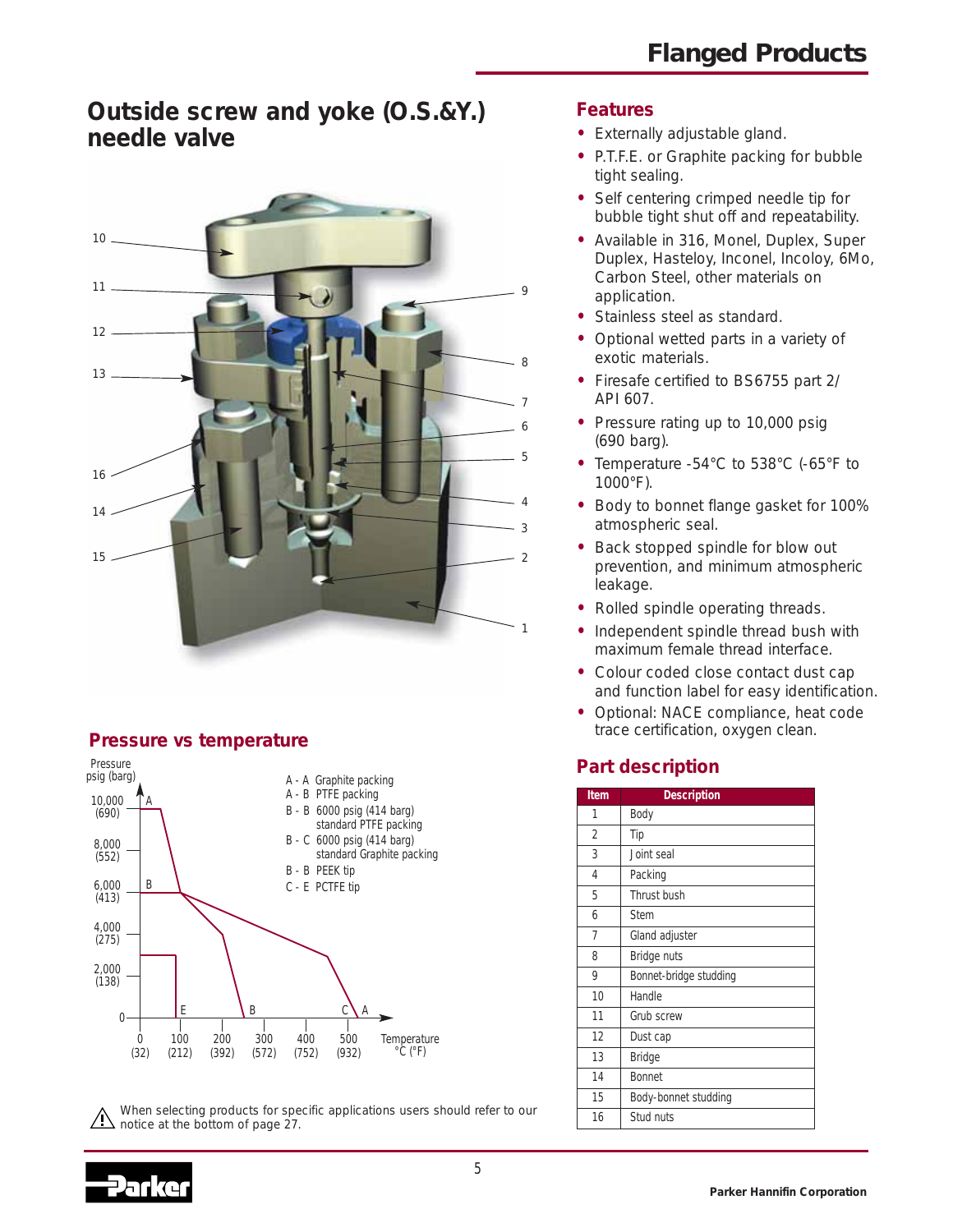## **"H" Series globe style needle valve**



### **Pressure vs temperature**



When selecting products for specific applications users should refer to our notice at the bottom of page 27.

**For safe, reliable and repeatable performance**

### **Part description**

| <b>Item</b> | <b>Description</b>         |
|-------------|----------------------------|
| 1           | Positive handle retention  |
| 2           | "T" bar                    |
| 3           | Dust Cap                   |
| 4           | Gland packing adjuster     |
| 5           | Gland adjuster lock nut    |
| 6           | Valve Bonnet               |
| 7           | Anti blowout spindle       |
| 8           | <b>Thrust Bush</b>         |
| 9           | Gland packing (adjustable) |
| 10          | Bonnet/body washer         |
| 11          | Spindle tip                |

### **Features**

- **•** Rolled spindle operating threads for low torque operation.
- **•** Gland packing in PTFE or Graphite for bubble tight sealing.
- **•** Colour coded close contact dust cap and function label for easy identification.
- **•** Available in 316L, Monel, Duplex, Super Duplex, Hasteloy, Inconel, Incoloy, 6Mo, Titanium, other materials on application.
- **•** T-bar operating handle for low torque function.
- **•** Self centering crimped needle tip for bubble tight seat sealing.
- **•** Close contact dust cap for operating thread protection.
- **•** Back seated spindle for blow out prevention and minimum atmospheric leakage.
- **•** Adjustable gland with easy access.
- **•** Gland lock nut for vibration protection.
- **•** Pressure rating up to 10,000 psig (690 barg).
- **•** Temperature rating -54°C to -538°C (-65°F to 1000°F)
- **•** Optional bolted bonnet design available, firesafe certified.
- **•** Optional: NACE compliance, heat code trace certification, oxygen clean.

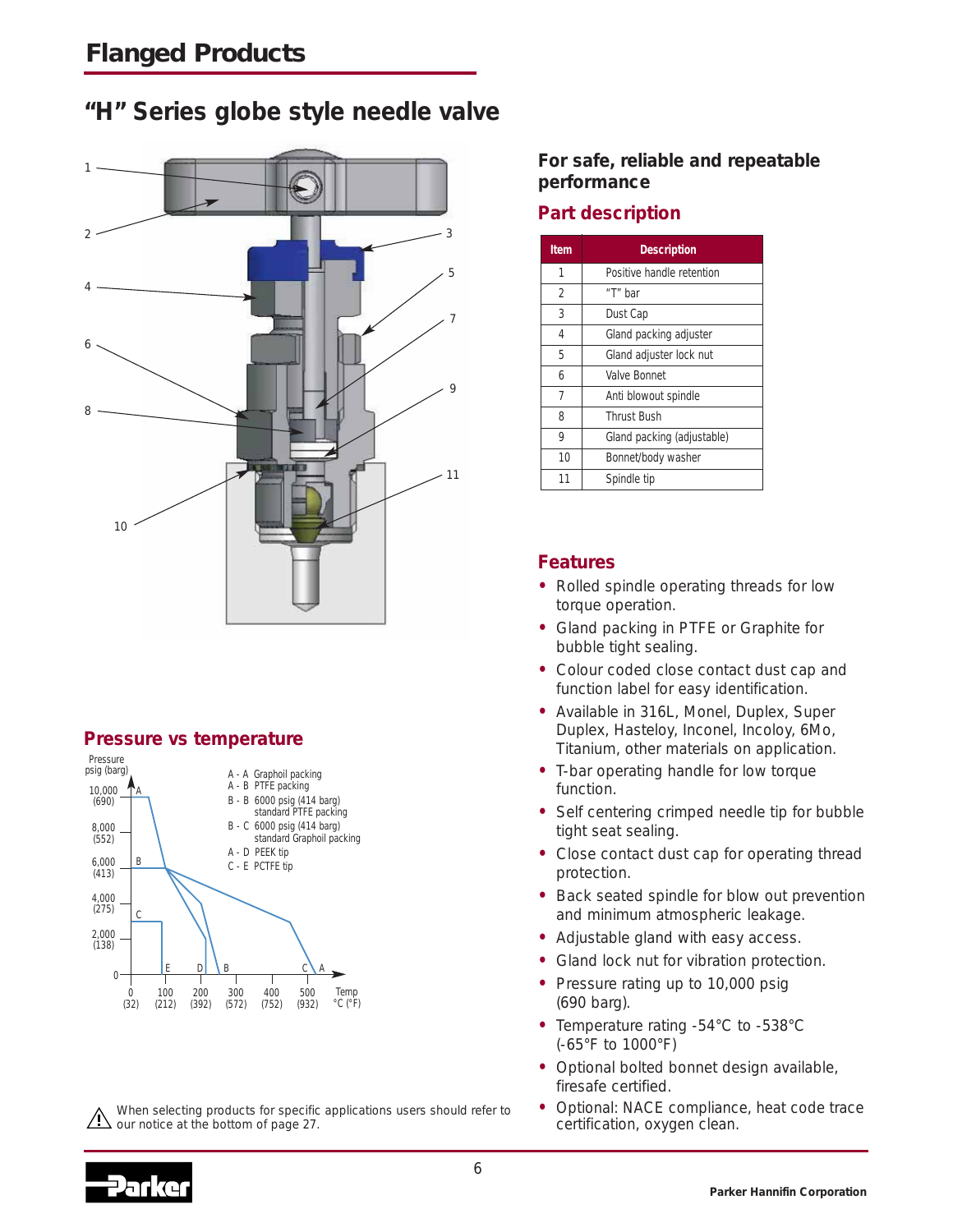## **Anti-tamper spindle**





For key only - part no. **ATHKEY/1**

Retro-fit kit part number **KITAT** without key<br>**KITATK** with key

## **T bar handle locking**



**Retro-fit kit part number KITTHL** 

## **Bolted bonnet inside screw**



Not available on Low Emission valves

### **Part description**

| Item | <b>Description</b>   |
|------|----------------------|
| 1    | Body                 |
| 2    | Tip                  |
| 3    | Joint seal           |
| 4    | Packing              |
| 5    | Thrust bush          |
| 6    | Stem                 |
| 7    | Nut                  |
| 8    | Gland adjuster       |
| 9    | Handle               |
| 10   | Grub screw           |
| 11   | Dust cap             |
| 12   | <b>Bonnet</b>        |
| 13   | Body-bonnet studding |
| 14   | Stud nuts            |

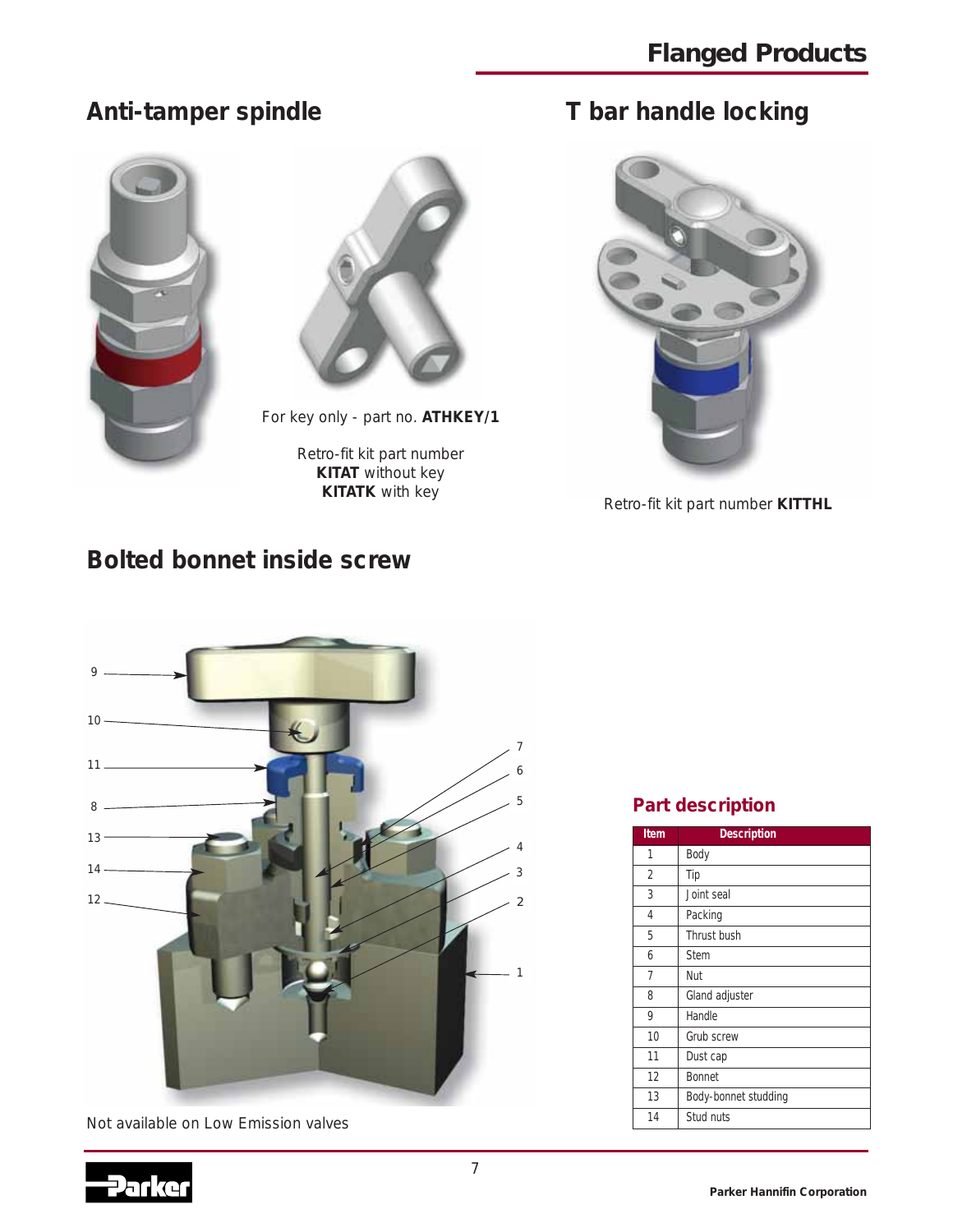## **Monoflange (MF) manifolds**

### **Purpose**

This manifold range is designed to replace conventional multiple-valve installations currently in use for interface with pressure measuring systems. By combining customer specified valves into a single manifold, the number of leak paths is considerably reduced and the mass of the system is lowered reducing the stresses from loading and vibration. The result of which substantially improves installation and operational safety factors. Reduction in leakage path connections together with a one-piece solution also provides positive installation cost savings. Suitable for Fugitive Emission requirements.



#### **Key advantages of Parker Monoflanges**

- **•** Strong construction produced from one piece grain flow controlled forged body.
- **•** Various flow and valve configurations available allowing true flexibility to meet all customer requirements.
- **•** Variety of flange sizes and outlet connections.
- **•** Standard materials of Carbon Steel A105, Low Temperature Carbon Steel A350 LF2, Stainless Steel A182-F316 and Duplex Stainless Steel A182-F51.
- **•** Optional materials include Super Duplex, Monel, Hastelloy, 6Mo, Incoloy 625.
- **•** Incorporation of standard "H" series needle valve technology and state of the art O.S.&Y. design.
- **•** 4mm Needle valve orifice.
- **•** Ergonomically designed operating handles with low torque function.
- **•** Full range of customer retro fit handle options.
- **•** User friendly part number and specification construction system.
- **•** Customised designs welcome.
- **•** Available to meet ISO 15848, Class A.



### **Instrument outlet connections**

One of the unique features Parker can offer users which can further enhance safety factors is the incorporation of single or twin ferrule compression fittings as an integral part of the outlet connection.

Installation of the instrument which require remote positioning will be interconnected using conventional tube and fittings, whilst NPT taper threads are accepted as a standard their use involves some form of thread sealant which adds to the complication of instrument performance through contamination within the system.

Avoiding these taper thread connections wherever possible reduces this contaminant risk and Parker, being a leading manufacturer of compression type of fittings (which requires no sealant mediums), can incorporate them in the outlet connection, totally eliminating the contamination risk.

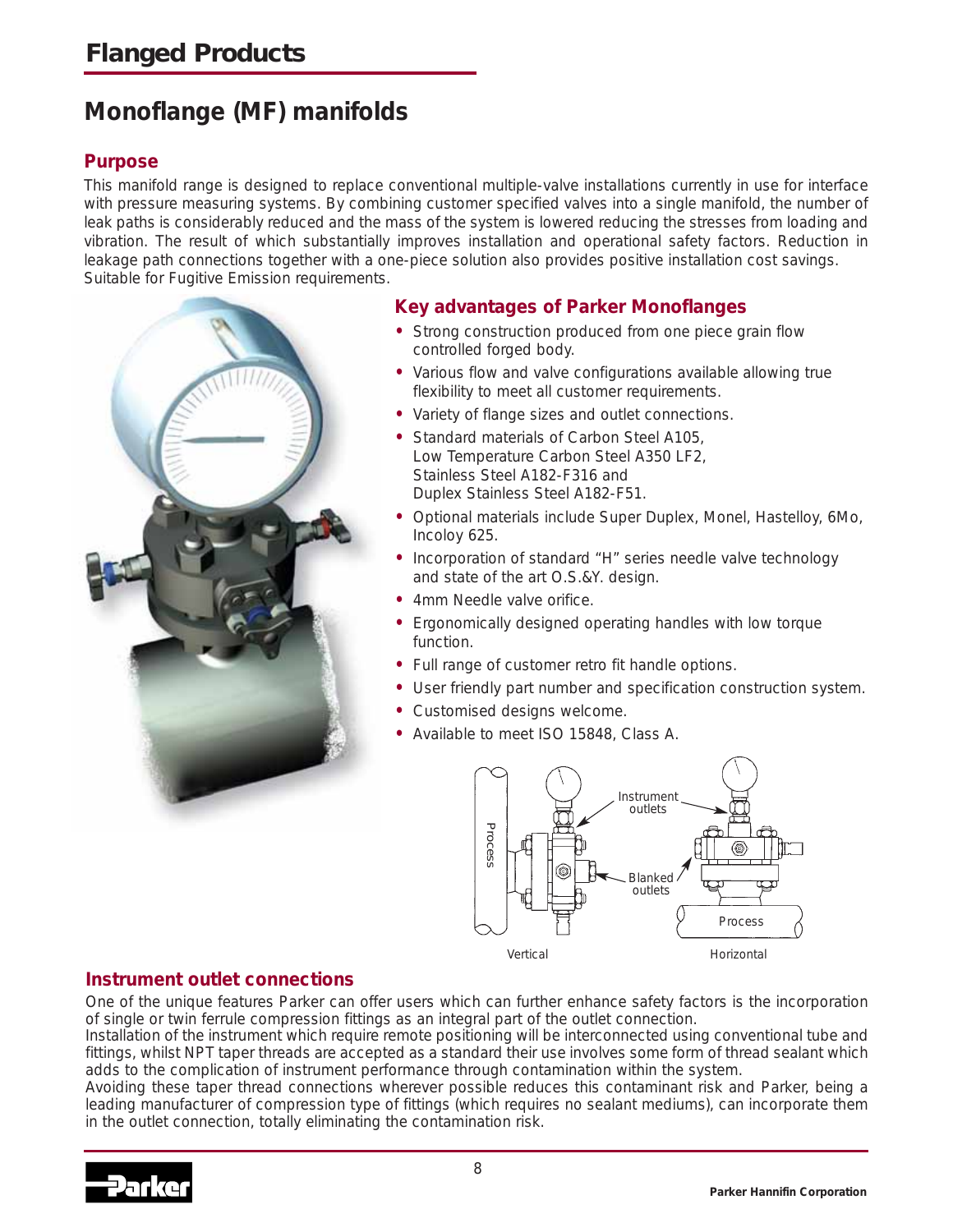





#### **Monoflange features**

- **•** 1/2" to 2" N.B. Flanges (15 to 50 DN).
- **•** ANSI B16.5 150 to 2500 flange class and API 10,000.
- **•** 1/2-14 NPT (female) standard outlet.
- **•** 1/4-18 NPT (female) standard vent.
- **•** Variety of optional end connection sizes and thread forms including tube connections 1/2"/12mm diameter.
- **•** Standard materials of construction: Stainless steel ASTM A182 F316/F316L, Carbon steel ASTM A350 LF2/A105, Duplex ASTM A182 F51.
- **•** Optional materials include Super Duplex, Monel, Hastelloy, 6Mo, Incoloy.
- **•** Combined needle and O.S.&Y. valves available.
- **•** Instrument connections A-LOK® inverted available.
- **•** Raised face and ring type joint flange face styles.
- **•** One-piece forged construction flange as standard.
- **•** H needle design with retro fit handle options.
- **•** Optional fire safe designed (and tested) to meet BS6755 part 2/API 607.
- **•** Pressure boundary designs calculated to ASME VIII Div. 1 and verified by testing.
- **•** 4:1 Factor of Safety.
- **•** Heat code traceable material to EN10204.3.1.
- **•** Bubble tight shut off valve seats 17-4 PH tips standard.
- **•** Optional PEEK tips available.
- **•** Colour coded functional valves.
- **•** Optional locking and anti tamper devices for all valve types available.
- **•** NACE MR 0175/ISO 15156 compliant material available on request.
- **•** Permanent marked body with full order and specification details.
- **•** Available with various non-threaded connections, please contact us.

**Standard specification:** Outlet - 1/2" FNPT Vent - plugged 1/4" FNPT Seat - metal to metal Packing - PTFE

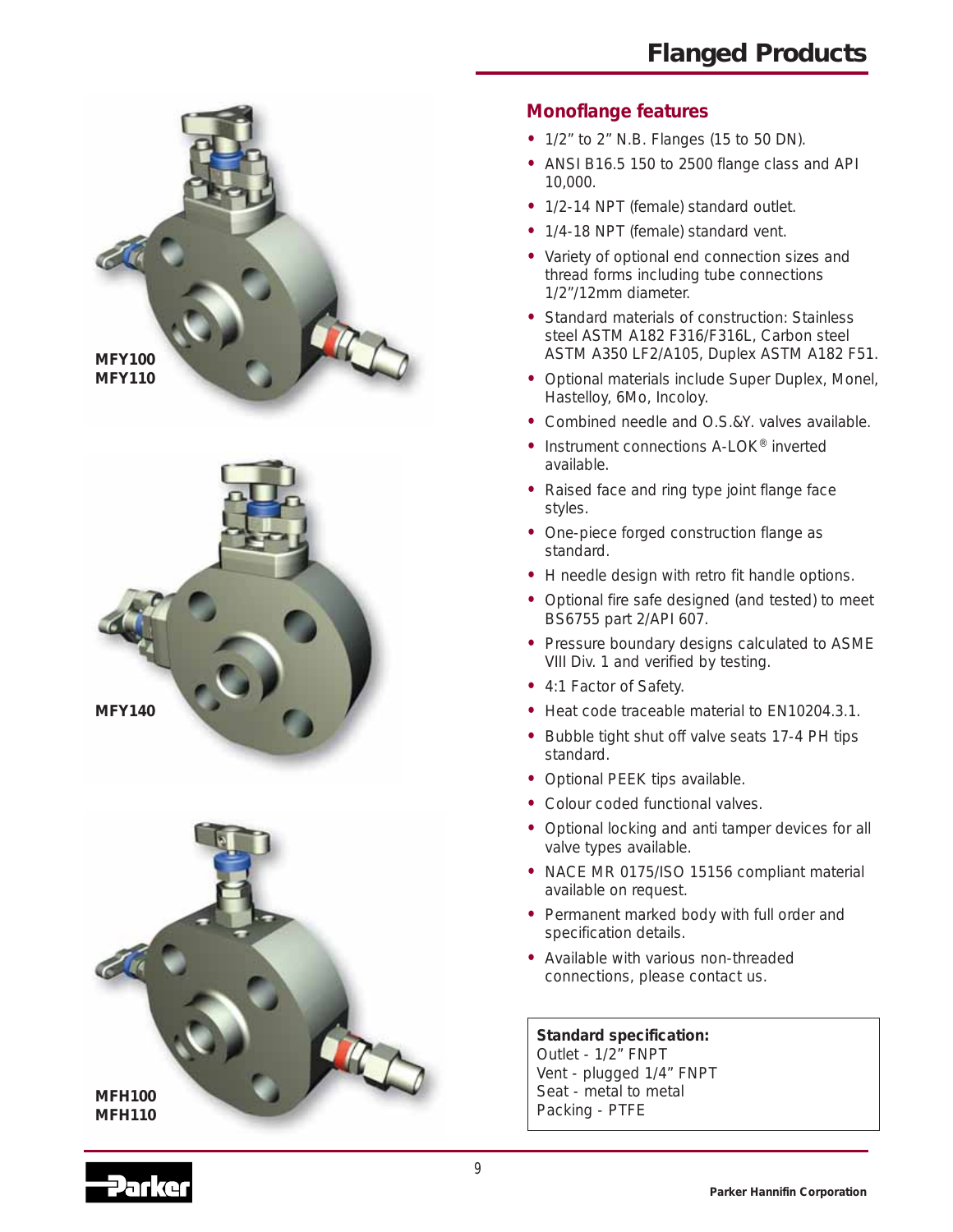### **Monoflange (MF) manifold selection and part number construction - made easy**

Select the style of Monoflange from the choice of arrangements below noting the complete **MF reference**. If the style or arrangement is not shown below please provide full description and specification.



 $\blacklozenge$  For dual outlets specify MF\*105.  $\blacktriangle$  For dual outlets specify MF\*115.

For flange to flange variants replace MF\*1\*\* with MF\*2\*\*. For bleed port only specify MF\*160.

For OS&Y valves on primary and secondary isolates specify MFY102. Please note vent valve is not anti-tamper as standard.

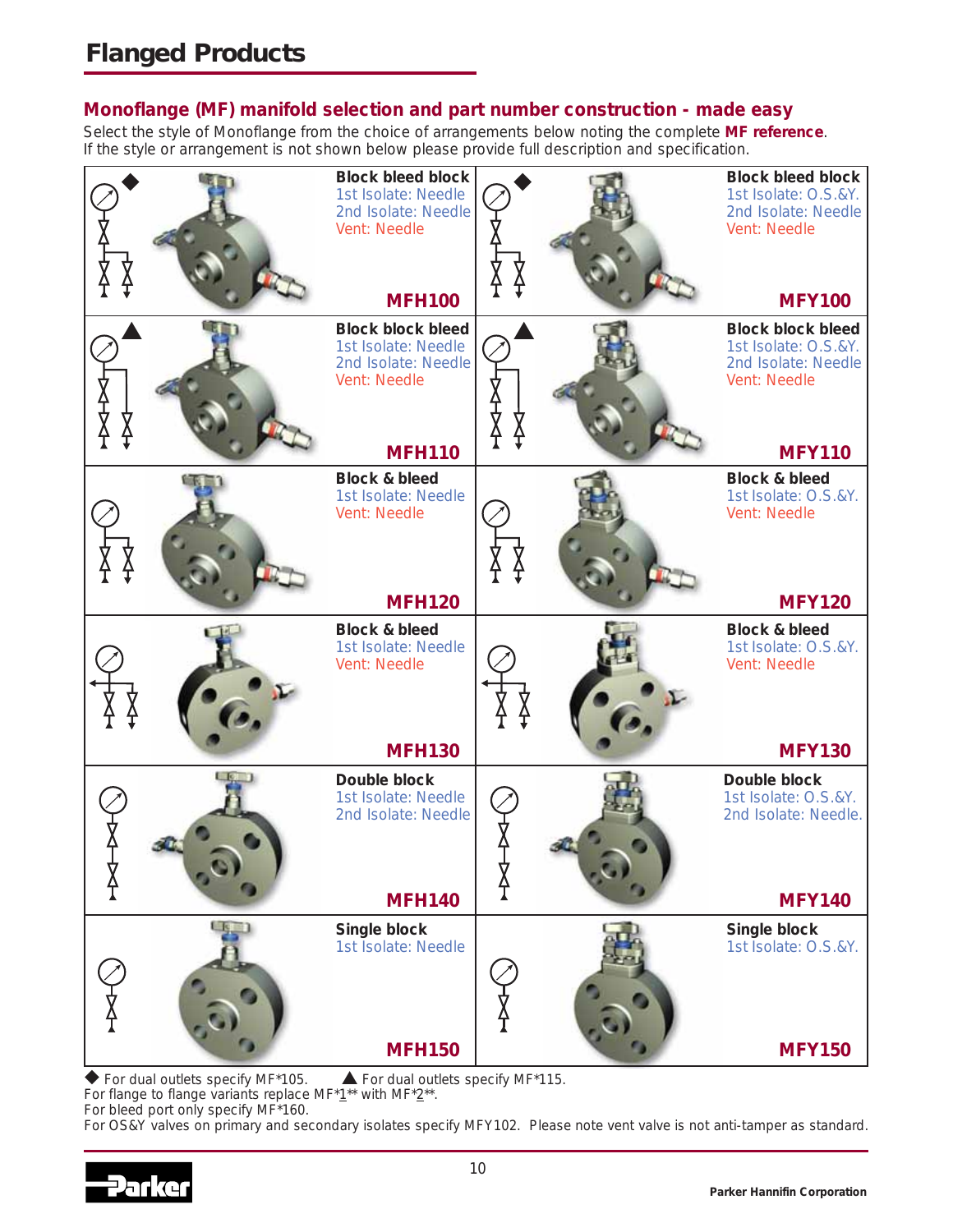## *Flanged Products*



When selecting products for specific applications users  $\overline{\mathbf{?}}$  should refer to our notice at the bottom of page 27.

**IMPORTANT NOTES**

All non wetted parts will be supplied in standard stainless steel for exotic materials. For carbon steel construction trim materials will be supplied in stainless steel.

Ring type joints (T) CANNOT be supplied for 1/2" & 3/4" class 150 flanges.

St. St. grades 302 and 304 are NOT used in the construction of any of these products.

For customer specific options not covered here engineering will allocate a part number at quotation stage.

Certification requirements and customer specifications MUST be provided at enquiry and order stage.

For API flange requirements full details must be specified separately.

Part number example MFY100B32T2500A3F Monoflange - Double Block and Bleed - Block (O.S.&Y.) Bleed (Needle) Block (Needle) (MFY100) - 316 St. St. construction (B) - 2" Pipe flange, Ring type joint, class 2500 (32T2500) - 1/2" female NPT outlet - 1/4" Female NPT vent - Anti-tamper vent (A3) - Firesafe design and certified (F), valves fitted with PTFE packing, metal seated 17-4PH st.st. tips.

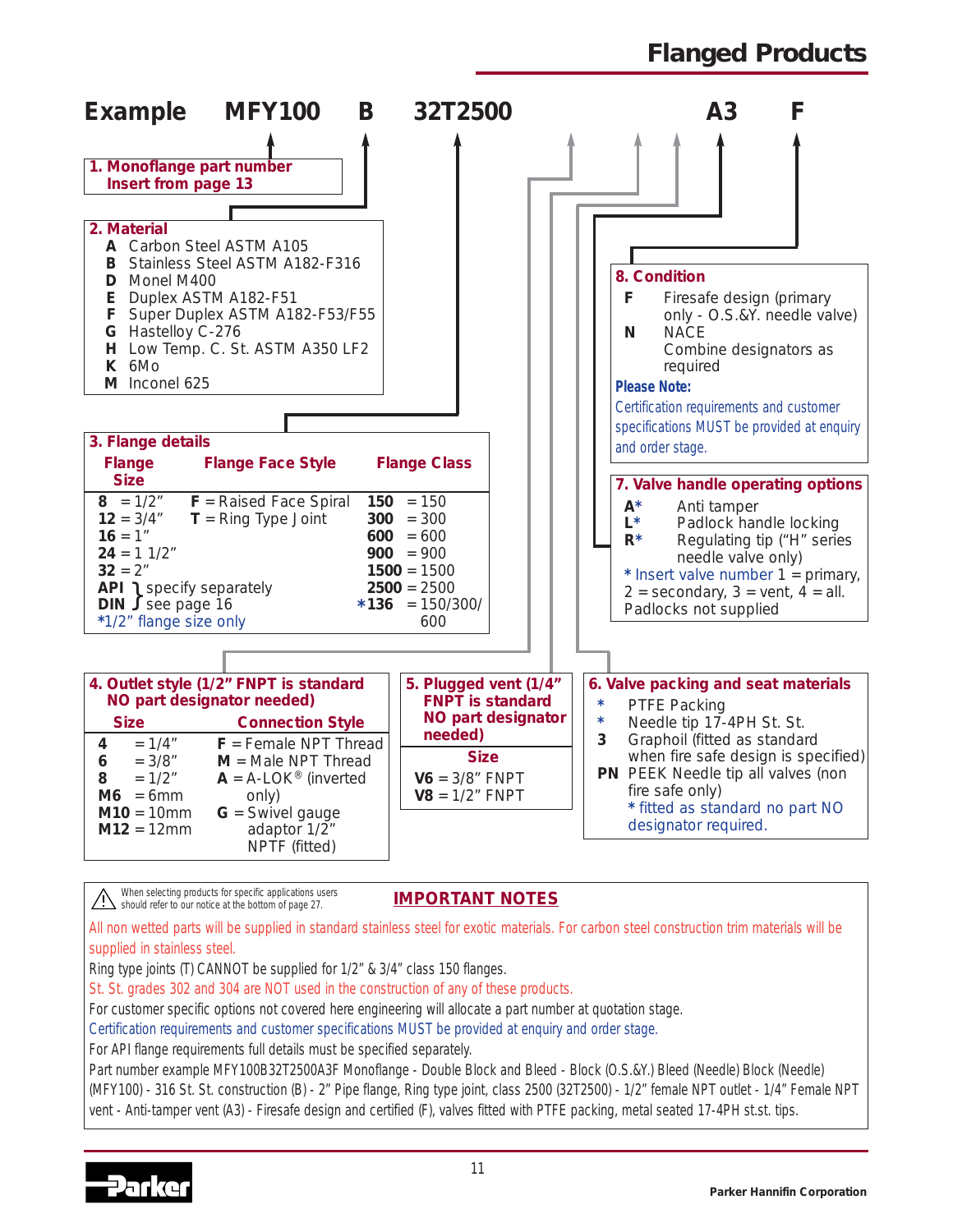## **Pro-Bloc® (PB) Manifolds**

### **Purpose**

This manifold range is designed to replace conventional multiple-valve installations currently in use for interface with pressure measuring systems. By combining customer specified valves into a single manifold, the number of leak paths is considerably reduced and the mass of the system is lowered reducing the stresses from loading and vibration. The result of which substantially improves installation and operational safety factors. Reduction in leakage path connections together with a one-piece solution also provides positive installation cost savings.



### **Key advantages of Parker Pro-Bloc®**

- **•** Strong construction produced from one piece grain flow controlled forged body.
- **•** Various flow and valve configurations available allowing true flexibility to meet all customer requirements.
- **•** Single flange, double flange or triple flange configurations available.
- **•** Standard materials of Carbon Steel A105, Low Temperature Carbon Steel A350 LF2, Stainless Steel A182-F316 and Duplex Stainless Steel A182-F51.
- **•** Optional materials include Super Duplex, Monel, Hastelloy, 6Mo, Incoloy 625.
- **•** Incorporation of standard Hi-Pro ball valve and "H" series needle valve technology.
- **•** 10mm/15mm/20mm/25mm full bore valve design.
- **•** Ergonomically designed operating handles with low torque function.
- **•** User friendly part number and specification construction system.
- **•** Optional integral A-LOK®/CPI™ outlet connection.
- **• Parker Tru-loc™ (patent pending) safety system.**



#### **Tru-Loc**

#### **Mechanical Sealed End Connection**

Designed specifically for Pro-Bloc end connection security. Extensive tests have proved that end connections locked with the Tru-Loc (PP) end connector locking mechanism give 100% security and prevent end connector movement when disconnecting instruments or connectors. This ensures that the Ball Seat is securely positioned at all times.

### **Instrument outlet connections**

One of the unique features Parker can offer users which can further enhance safety factors is the incorporation of single or twin ferrule compression fittings as an integral part of the outlet connection.

Installation of the instrument which require remote positioning will be interconnected using conventional tube and compression fittings, whilst NPT taper threads are accepted as a standard their use involves some form of thread sealant which adds to the complication of instrument performance through contamination within the system.

Avoiding these taper thread connections wherever possible reduces this contaminant risk and Parker, being a leading manufacturer of compression type of fittings (which requires no sealant mediums), can incorporate them in the outlet connection, totally eliminating the contamination risk.

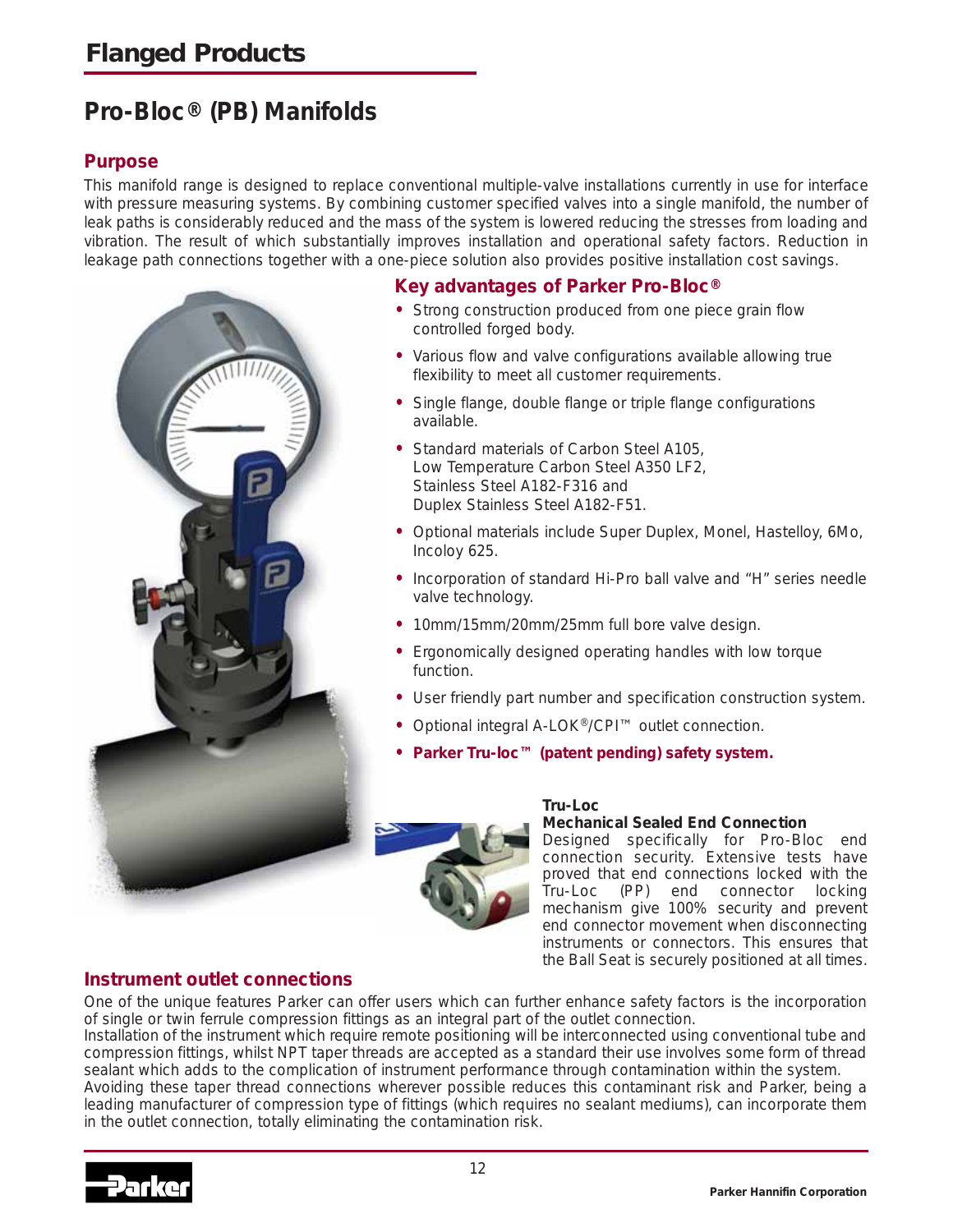



### **Pro-Bloc® features**

- **•** 1/2" to 3" N.B. Flanges (15 to 50 DN).
- **•** ANSI B16.5 150 to 2500 flange class and API 10,000.
- **•** 10mm/15mm/20mm/25mm full bore valve design.
- **•** 1/2"-14 to 1"-11.5 NPT (female) standard outlet (depending on bore size).
- **•** 1/2" NPT (female) standard vent.
- **•** Variety of optional end connection sizes and thread forms including tube connections up to 1"/25mm diameter (depending on bore size).
- **•** Standard materials of construction: Stainless steel ASTM A182 F316/F316L, Carbon steel ASTM A350 LF2/A105, Duplex ASTM A182 F51.
- **•** Optional materials on request.
- **•** Instrument connections A-LOK®/CPI™ available.
- **•** Raised face and ring type joint flange face styles.
- **•** One-piece forged construction flange as standard.
- **•** Optional fire safe designed (and tested) to meet BS 6755 Part 2/API 607.
- **•** 316 stainless steel handles and trim as standard to reduce the risk of corrosion.
- **•** Designed to meet the pressure and temperature requirements of ASME/ANSI B16.34/B16.5.
- **•** Pressure boundary designs calculated to ASME VIII Div 1 and verified by testing.
- **•** 4:1 Factor of Safety.
- **•** Heat code traceable material to EN10204.3.1.
- **•** Bubble tight shut off.
- **•** Colour coded functional valves.
- **•** Optional locking and anti tamper devices for all valve types available.
- **•** Positive lever stop.
- **•** NACE MR 0175/ISO 15156 compliance available on request.
- **•** Large user friendly handles.
- **•** Permanent affixed reference label.
- **•** O.S.&Y. and "H" series needle valves can be combined with ball valves.
- **\*** Select bore size Y - 10mm, X - 15mm, W - 20mm, V - 25mm

**Standard specification flange x screw:** Outlet - FNPT; Vent - 1/2" FNPT plugged; Ball seats. P.T.F.E.; Needle seats, metal/metal 17-4 PH St. St.; P.T.F.E. packing all valves.

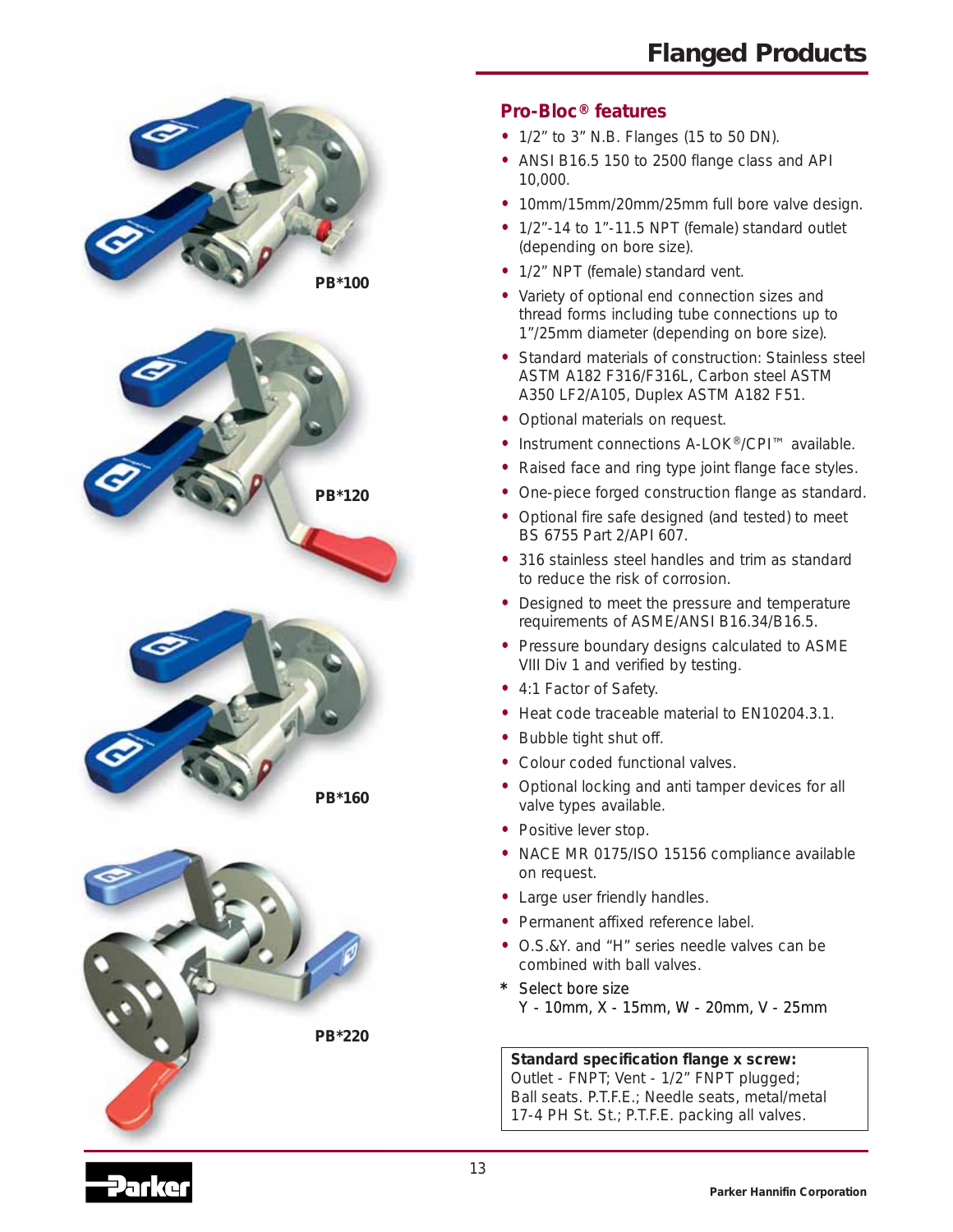#### **Pro-Bloc® (PB) manifold selection and part number construction - made easy**

Select the style of Pro-Bloc from the choice of arrangements below noting the complete **PB reference**. **\*** Select ball bore size, Y = 10mm, X = 15mm, W = 20mm, V = 25mm. e.g. PWB100 = 20mm ball bore.

● Only available with 10mm bore ball valve.



Single isolate.  $\Box$  = specify PB\*165, PB\*265.

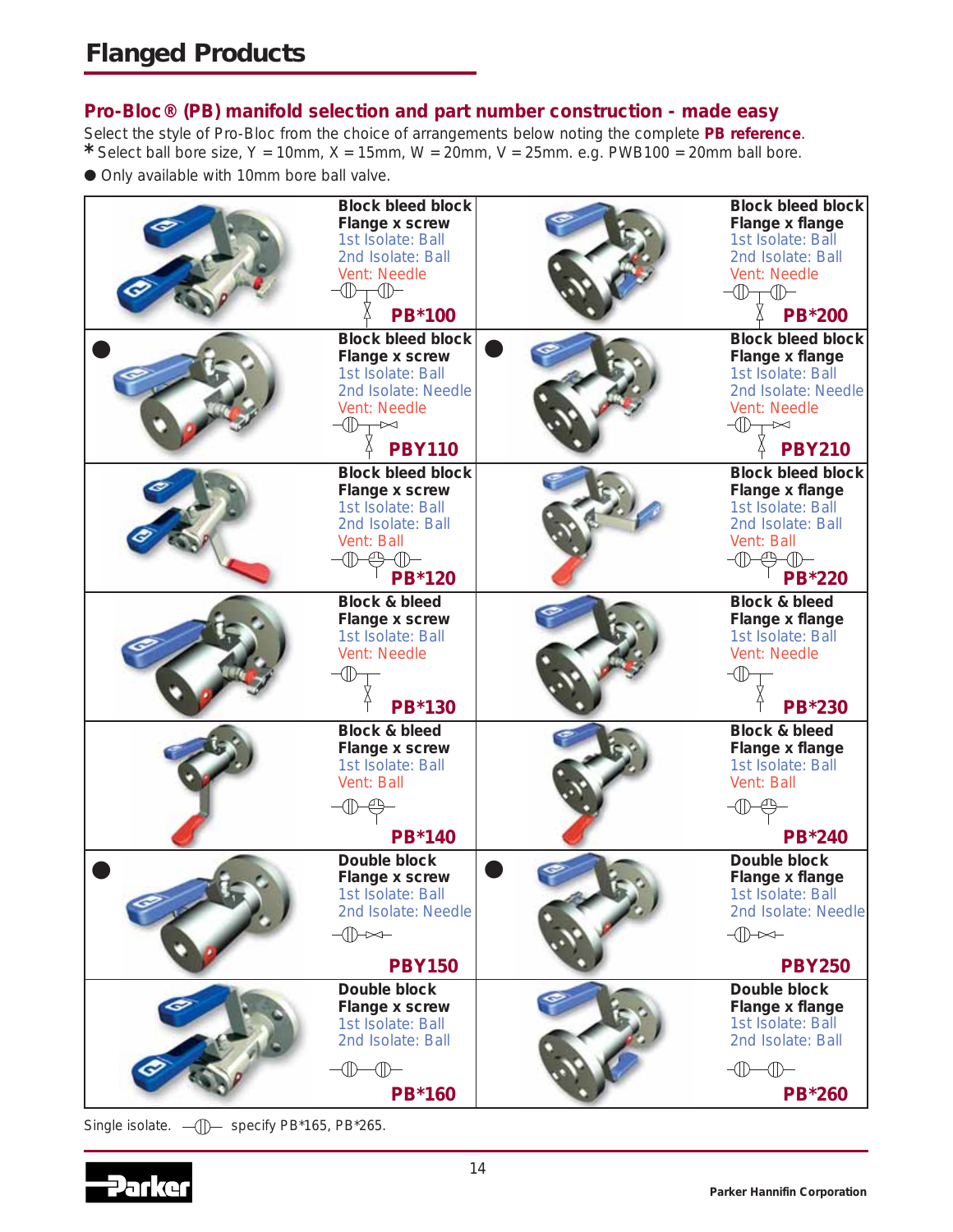*Flanged Products*



application

Flange x screw PB\*500 series Flange x flange PB\*600 series



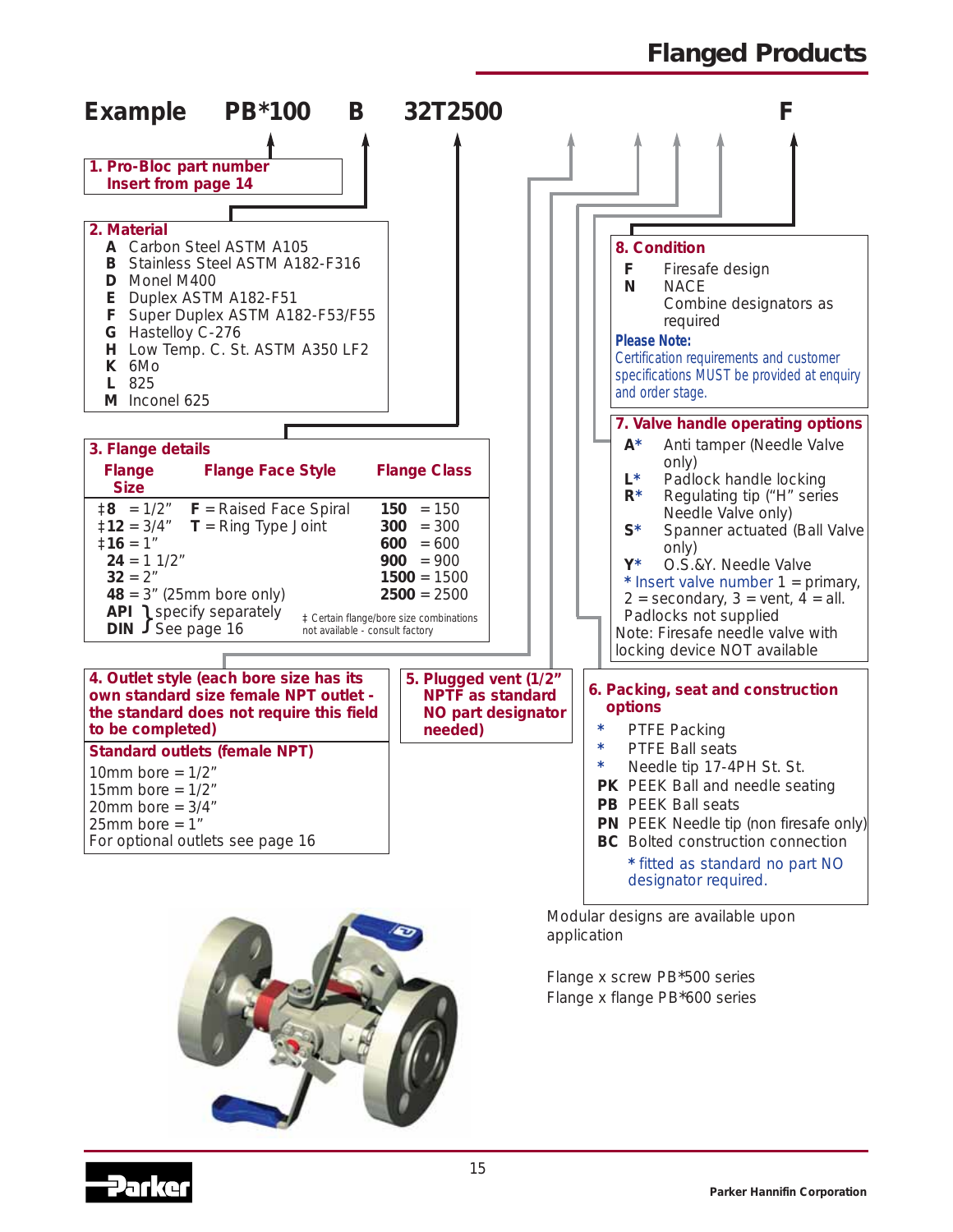### **Other flange detail options (reference Box 3 flange details pages 11, 15, 25, 27)**

| 3. Flange details API 6A / ISO 10423*<br>(Dimensionally compliant only) |                                                                                                                                         |
|-------------------------------------------------------------------------|-----------------------------------------------------------------------------------------------------------------------------------------|
| Flange<br><b>Size</b>                                                   | <b>Flange</b><br>Rating                                                                                                                 |
| $29 = 113/16"$<br>$33 = 2 \frac{1}{16}$<br>$41 = 29/16"$                | $2K = 2000$ psig<br>$3K = 3000$ psig<br>$5K = 5000$ psig<br>$10K = 10000$ psig<br>(not available for<br>fugitive emission<br>products). |
| Only available with 10mm bore (PBY)<br>and Monoflange products.         |                                                                                                                                         |
| 3. Flange details DIN                                                   |                                                                                                                                         |
| Flange<br><b>Size</b>                                                   | <b>Flange</b><br><b>Class</b>                                                                                                           |
| DN10                                                                    | PN6                                                                                                                                     |

**DN15** PN10<br>**DN20** PN16

**DN25** PN40 **DN32** PN100

**DN20** 

**DN40 DN50**

### **Other outlet options (reference Box 4 outlet style pages 19 & 21)**

| 4. Optional outlets                                                                                                                                                                            |                                                                                               |
|------------------------------------------------------------------------------------------------------------------------------------------------------------------------------------------------|-----------------------------------------------------------------------------------------------|
| <b>Size</b>                                                                                                                                                                                    | <b>Connection Style</b>                                                                       |
| $4 = 1/4"$<br>$6 = 3/8"$<br>$8 = 1/2"$<br>$10 = 5/8"$                                                                                                                                          | $F =$ Female NPT<br>$M = Male NPT$<br>$A = A-LOK^{\circledR}$<br>$Z = \text{CPI}^{\text{TM}}$ |
| $12 = 3/4"$<br>$14 = 7/8"$<br>$16 = 1"$                                                                                                                                                        | $G =$ Swivel gauge adaptor<br>1/2" Female NPT (fitted)                                        |
| $M6 = 6$ mm<br>$M10 = 10 \text{mm}$<br>$M12 = 12 \text{mm}$<br>$M14 = 14$ mm<br>$M15 = 15 \text{mm}$<br>$M16 = 16$ mm<br>$M18 = 18 \text{mm}$<br>$M20 = 20$ mm<br>$M22 = 22mm$<br>$M25 = 25mm$ |                                                                                               |
|                                                                                                                                                                                                | Note: Contact factory for bore size/outlet connection combinations                            |

When selecting products for specific applications users **Solution** Selecting products for spectral dependence of should refer to our notice at the bottom of page 19.

**IMPORTANT NOTES**

All non wetted parts will be supplied in standard stainless steel for exotic materials. For carbon steel construction trim materials will be supplied in stainless steel.

For flange to flange construction when the required flanges are different sizes then specify both sizes in section 3 example: 1st flange 1" pipe (16), raised face (F), class 900 (900), 2nd flange 1/2" (8), raised face (F), class 900 (900) insert: 16F9008F900. Consult factory for available combinations. Ring type joints (T) CANNOT be supplied for 1/2" & 3/4" class 150 flanges.

St. St. grades 302 and 304 are NOT used in the construction of any of these products.

For customer specific options not covered here engineering will allocate a part number at quotation stage.

Certification requirements and customer specifications MUST be provided at enquiry and order stage.

For API flange requirements full details must be specified separately.

Part number example FEPBY100B32T2500F Fugitive Emission Pro-Bloc - Flange by screw - Double Block and Bleed - Block (Ball) Bleed (Needle) Block (Ball) (FEPBY100) - 316 St. St. construction (B) - 2" Pipe flange, Ring type joint, class 2500 (32T2500) - 1/2" female NPT outlet - 1/2" Female NPT vent - Firesafe design and certified (F), all valves PTFE packed, ball seats PTFE, needle valve metal seated 17-4PH st.st. tips.

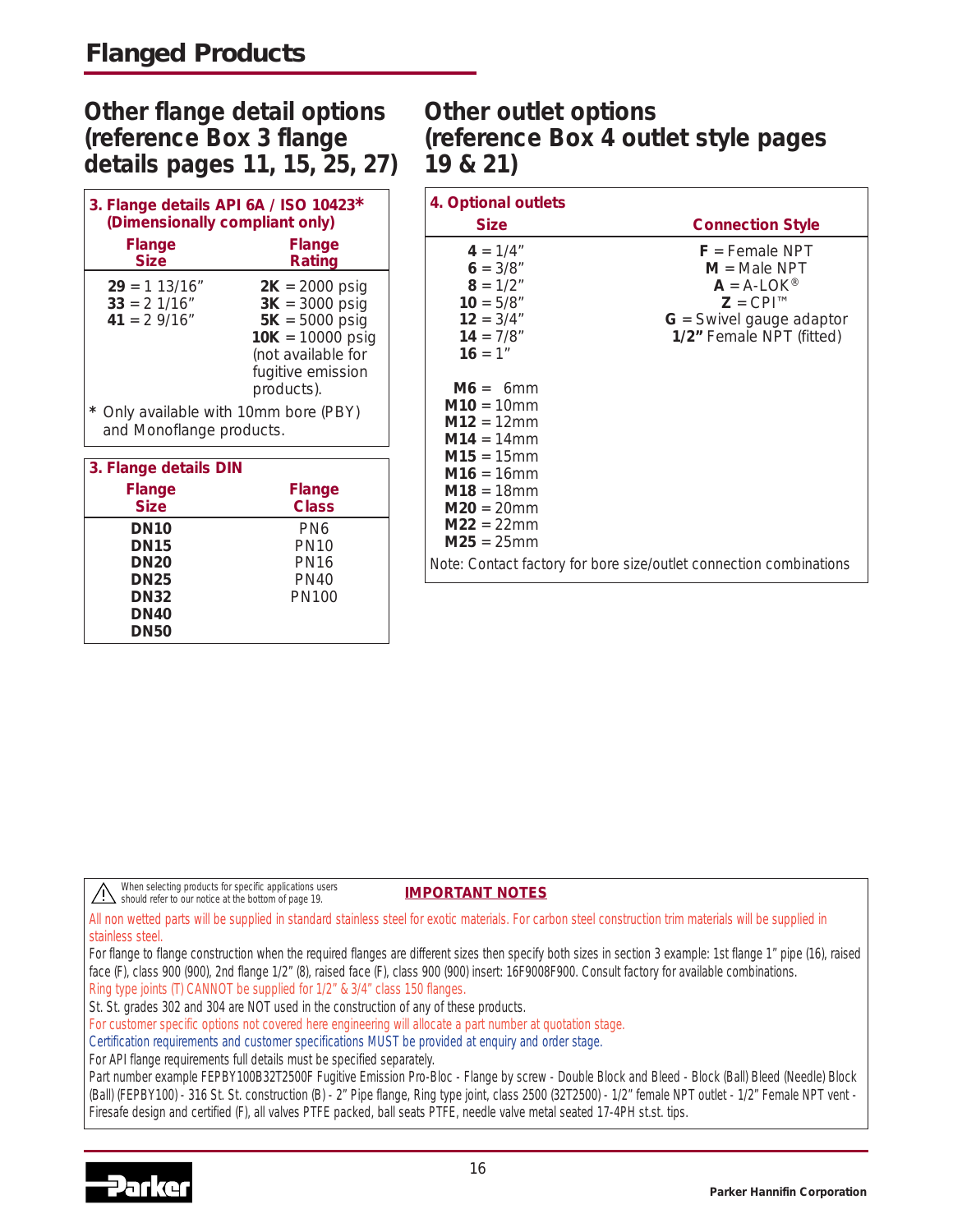## **Pro-Bloc® (PB) Manifolds**

### **Pro-Bloc® for sampling applications (10mm + 15mm bore only)**

This manifold range is designed to replace conventional multiple-valve installations where sampling of the process stream is required. This design has been developed to remove a sample directly from the process stream at full system pressure. All of the options and configurations shown within the standard Pro-Bloc range can be offered for sampling service by the addition of a customised sampling probe which extends from the pipe flange into the process stream. Also available to suit ISO15848 Class 'A' fugitive emission standard.



#### **Pro-Bloc® for sampling applications - part numbering**

In order to specify the addition of a sampling probe to your Pro-Bloc simply add an "S" to the beginning of the part number i.e. SPB or FESPB… The probe length in "mm" must be added to the end of the part number, see below. Due to the internal bore size of standard ASME flanges probes can only be installed on a range of flanges - please see the attached table.

| <b>Bore</b>      | <b>Flange range</b>                                   |
|------------------|-------------------------------------------------------|
| 10 <sub>mm</sub> | Size 1" and above, ASME flanges up to class 2500.     |
| 15 <sub>mm</sub> | Size 1 1/2" and above, ASME flanges up to class 2500. |
| 20 <sub>mm</sub> | Not available                                         |
| 25mm             | Not available                                         |



The probe length must be specified from the raised face to the end of the probe in mm, to the nearest mm. Probes are supplied to suit the insertion length required by the pipeline and thus must be specified by the customer.

A wide variety of end preparations and support collars are available on request.

Probe strength wake frequency calculations can be carried out against pipeline flow rates on request.

In the event of the required valve configuration not be shown please do not hesitate to contact the factory as Parker Hannifin IPD offer bespoke customer solutions.

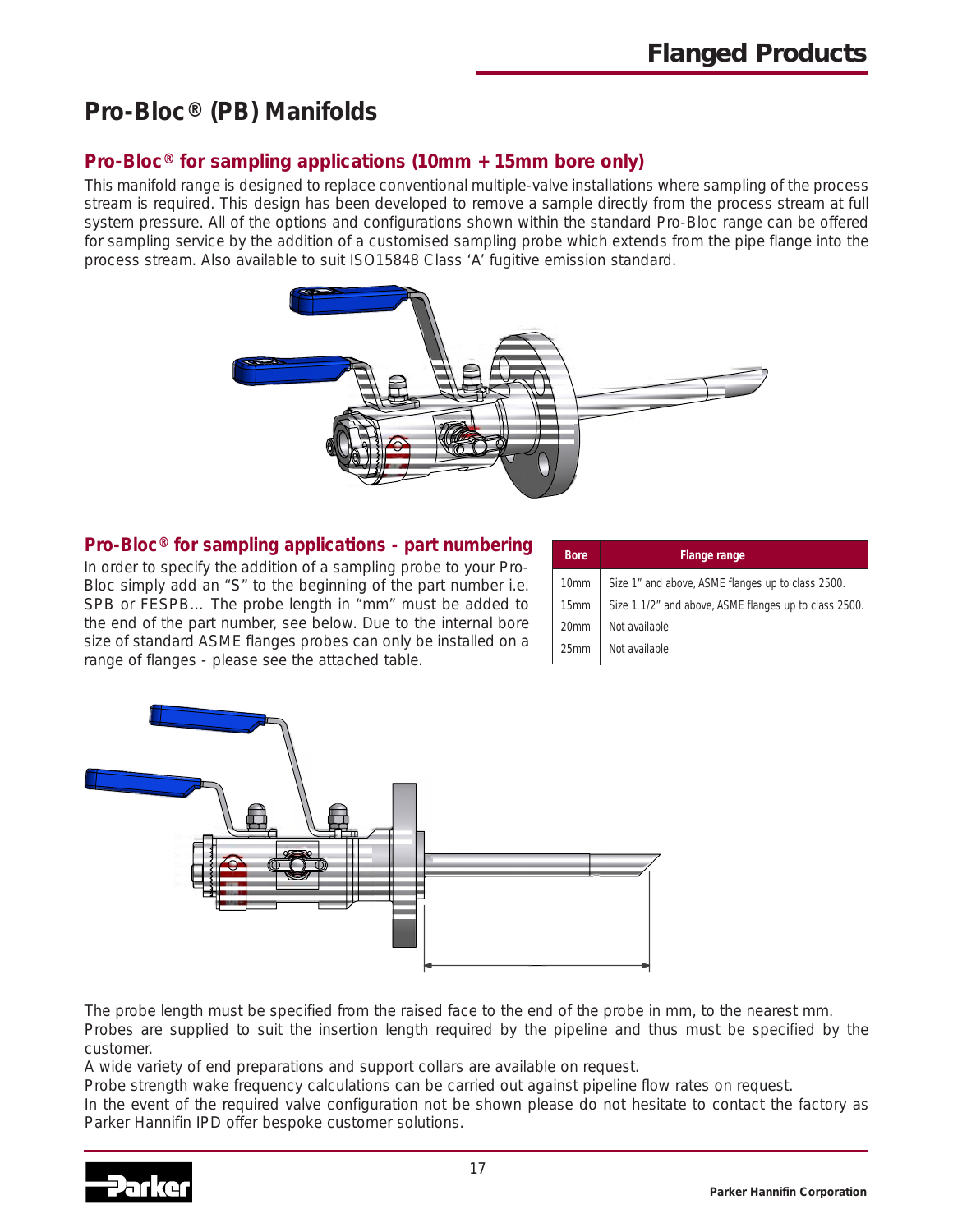## **Pro-Bloc® (PB) Manifolds**

### **Pro-Bloc® for injection applications (10mm + 15mm bore only)**

This manifold range is designed to replace conventional multiple-valve installations where injection into the process stream is required. This design has been developed to inject directly into the process stream at full system pressure. All of the options and configurations shown within the standard Pro-Bloc range can be offered for injection service by the addition of a customised injection probe which extends from the pipe flange into the process stream. Pro-Bloc's for injection applications include an injection probe which enables the fluid to be injected directly into the process stream and a high integrity full bore non-return valve to eliminate the risk of back flow out of the process stream. Also available to meet ISO15848 Class 'A' fugitive emission standard.



### **Pro-Bloc® for injection applications part numbering**

In order to specify the addition of an injection probe and non-return valve to your Pro-Bloc simply add a "J" to the beginning of the part number i.e. JPB or FEJPB… The probe length in "mm" must be added to the end of the part number, see below. Due to the internal bore size of standard ASME flanges probes can only be installed on a range of flanges - please see the table in the sampling Pro-Bloc section (previous page).

The probe length must be specified from the raised face to the end of the probe in mm, to the nearest mm. Probes are supplied to suit the insertion length required by the pipeline and thus must be specified by the customer.

A wide variety of end preparations and support collars are available on request.

Probe strength wake frequency calculations can be carried out against pipeline flow rates on request.



### **Hi-Check non-return valve**

This high integrity full bore non-return valve eliminates the risk of back flow out of the process stream. The design utilises a spring loaded poppet to ensure leak proof performance. The Hi-Check Non Return Valve is designed for higher flow and low pressure drop across the valve - having a larger through bore than most other manufacturers equivalent product.

As standard a viton seal will be supplied with a "crack" pressure of 10 psig. A wide variety of seat materials and crack pressures are available on request.

In the event of the required valve configuration not being shown please do not hesitate to contact the factory as Parker Hannifin IPD offer bespoke customer solutions. See Catalogue 4190-CV for more details.



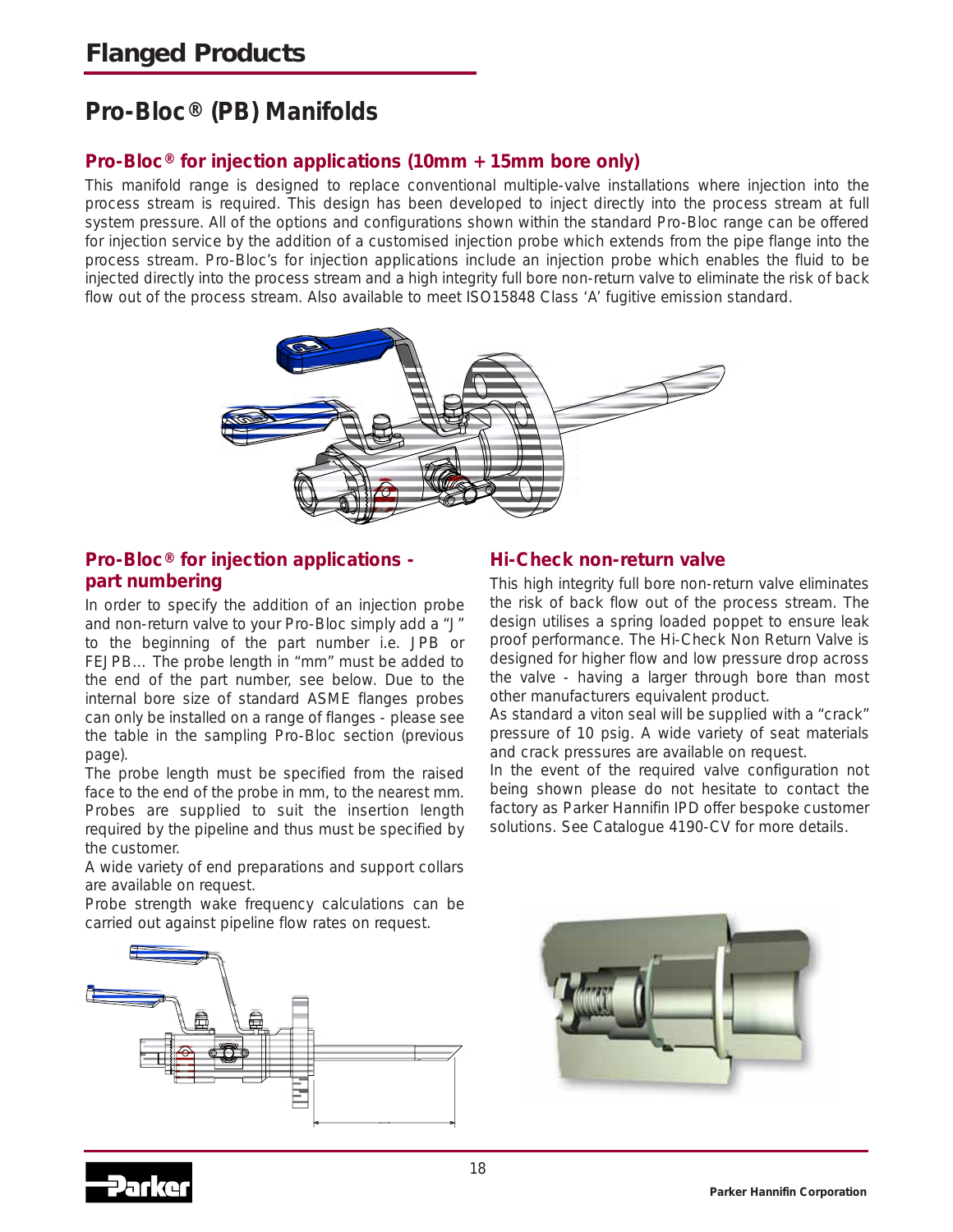## **Meeting the ISO Standard**

From October 2007 all UK processing plants and power stations will have to comply with the EU's IPPC directive 96/61/EC. In essence, the IPPC Directive is about minimising pollution from various industrial sources throughout the European Union. An important part of this legislation is reducing fugitive emissions, which will have significant consequences for all processes. According to the IPPS all plants and factories which fail to comply with the standards set by the directive may be closed from this point.

To put the scale of the challenge into perspective, a typical European refinery loses between 600 and 10,000 tonnes of emissions per annum. Around 70% of these losses are estimated to be caused by plant equipment such as pipe flanges, pumps, valves and vessels. Leakage from valves is often the biggest culprit, reportedly accounting for around 50% of the fugitive emissions within the chemical and petrochemical industries.

Irrespective of the environmental impact, there is a tremendous financial burden on industry because it represents a huge loss of product, and cause of plant inefficiency. However, the true costs to industry are not always appreciated, as many of the costs associated with fugitive emissions are hidden. Such as labour and materials to repair leaks, wasted energy, environmental fines and clean up costs, lost sales due to a poor green image, claims for personal injury and more. In this way, reducing fugitive emissions not only protects the environment, but can save companies time and money.

With the above in mind, the legislation introduces a concept of Best Available Technique (BAT), urging plants to find the best available solution for reducing fugitive emissions throughout the process, from areas such as design, product selection, fitting and fitter training, to maintenance, site monitoring, and so on.

With regard to the design and site monitoring of fugitive emissions ISO 15848 parts 1 and 2 have been developed respectively.

Part 1 covers the classification system and qualification procedure for type testing of valves. The standard specifies three tightness classes of leakage with respect to stem sealing diameter. These classes are class A, B and C. Class A having the smallest environmental leakage. Each class level is one hundred fold lower than the class above i.e. a class B product may have a leakage of 100 times that of a class A product. The standard also specifies the duty that the valve has been tested to.



Parker Hannifin is now able to offer our full range of flanged products with a class A approval to ISO 15848-1. These products are identified as the Fugitive Emissions [Fe] range and are certified as ISO FE AH-C01-SSA1-t(RT,180°C)-ANSI2500-ISO 15848-1. This states that the product has been classified as meeting the ISO 15848-1 standard with the following criteria;

- Class A tested with Helium
- Endurance class C01 a mechanical valve which has been tested throughout 500 mechanical actuations with two thermal cycles
- Temperature class RT-180°C Fully thermal cycled and tested from -29°C to +180°C Pressure class ANSI 2500 – 6000 psi in 316 st.st.

Part 2 of the international standard covers production acceptance testing of valves. This production testing can only be carried out to product which has already been approved to part 1 of the standard. Production testing can be carried out to and sampling percentage specified by the purchaser with a minimum of one per lot. The production testing is a simpler helium sniffer test which is carried out at room temperature with no mechanical actuations.

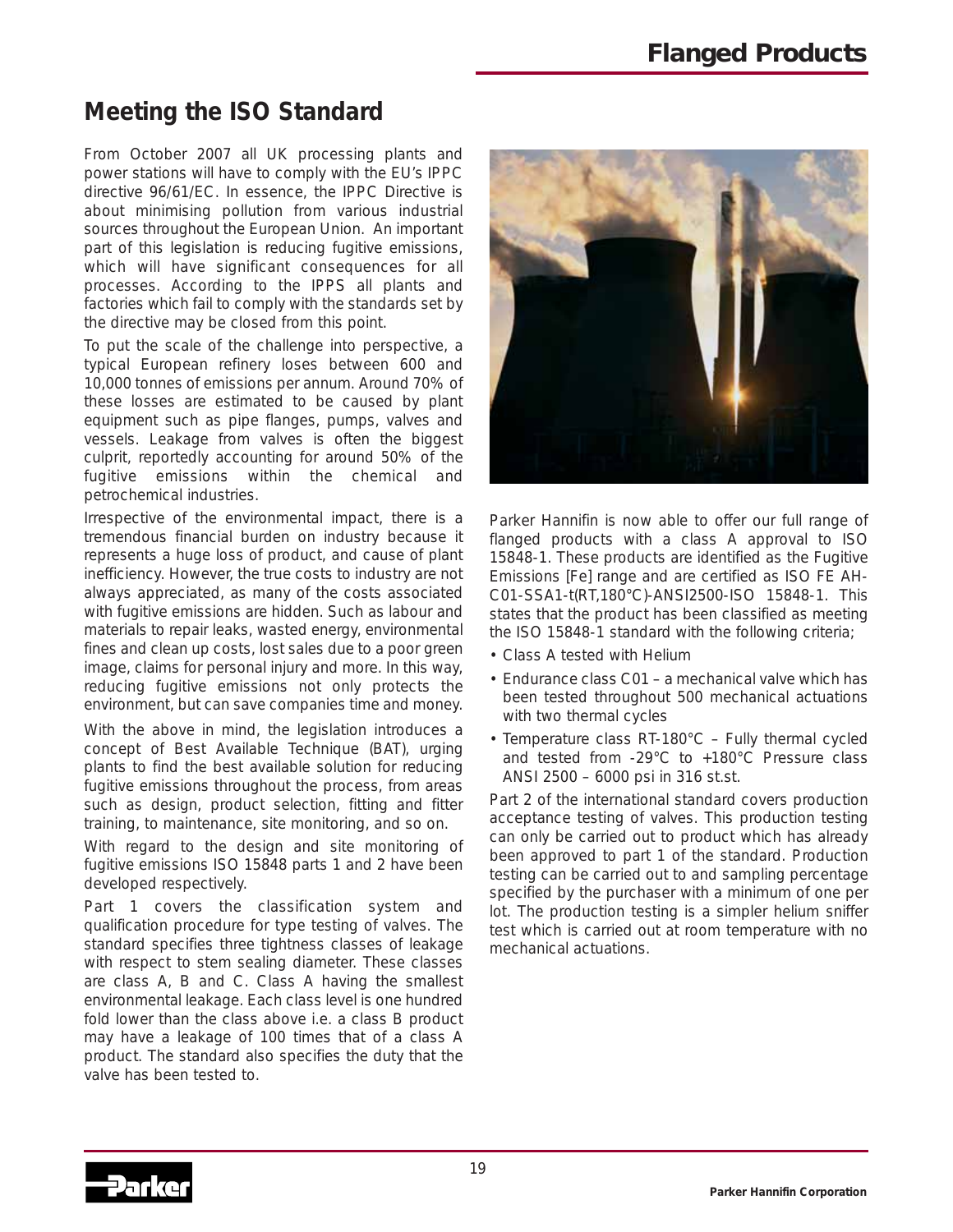## **Meeting the ISO Standard**

Parker is now able to offer it's range of Pro-Bloc Double Block and bleed valves and Monoflanges to meet the new ISO 15848 standard for Fugitive Emissions. The new designs provide process instrument interfaces of outstanding integrity to help processing organisations dramatically enhance their LDAR (leak detection and repair) programmes.

#### **ISO 15848 standard**

ISO 15848 parts 1&2 (defining a classification system and qualification procedures, and production acceptance test of industrial valves, respectively) specify new ultralow standards for emissions. This standard is becoming the requirement for oil and gas and petrochemical organisations worldwide. The standard was originally created for process valves and control valves but is now being applied to Instrumentation valves which include primary isolation valves, especially on environmentally sensitive projects.

Meeting these low levels is a challenge, which Parker Instrumentation has solved with the new ball and needle valve designs used in these Double Block and Bleed valves and monoflanges. These designs meet the highest class 'A' level over the temperature range -29°C to +180°C celsius, alongside the standard instrumentation manifold pressure ranges.

Production testing and certification is available upon request. Please specify sample quantity required for production testing with your order.

O-ring material grade is a fluoroelastomer FKM tetrapolymer, specially formulated for explosive decompression (ED) resistance. The seals are qualified to the stringent Norsok M-170 standard that covers both ED resistance and sour gas  $(H<sub>2</sub>S)$  ageing tests.

#### **Features**

- **•** Class 'A' leakage rates achieved.
- **•** Bolted ball valve bonnet assembly.
- **•** All threads sealed from the media
- **•** All ball valves are bi-directional.
- **•** Firesafe design available.



#### **Key**

- 1 helium at 97% purity 6 standard calibrated leak
- 2 pressure control 7 vacuum safety
- 
- 
- 3 actuator 8 tested stem sealing
- 4 vacuum 9 helium mass spectrometer<br>5 helium 10 data acquisition
- 5 helium 10 data acquisition

Prototype testing schematic as per ISO 15848-1



Ball valve ISO 15848-1 Prototype testing assembly

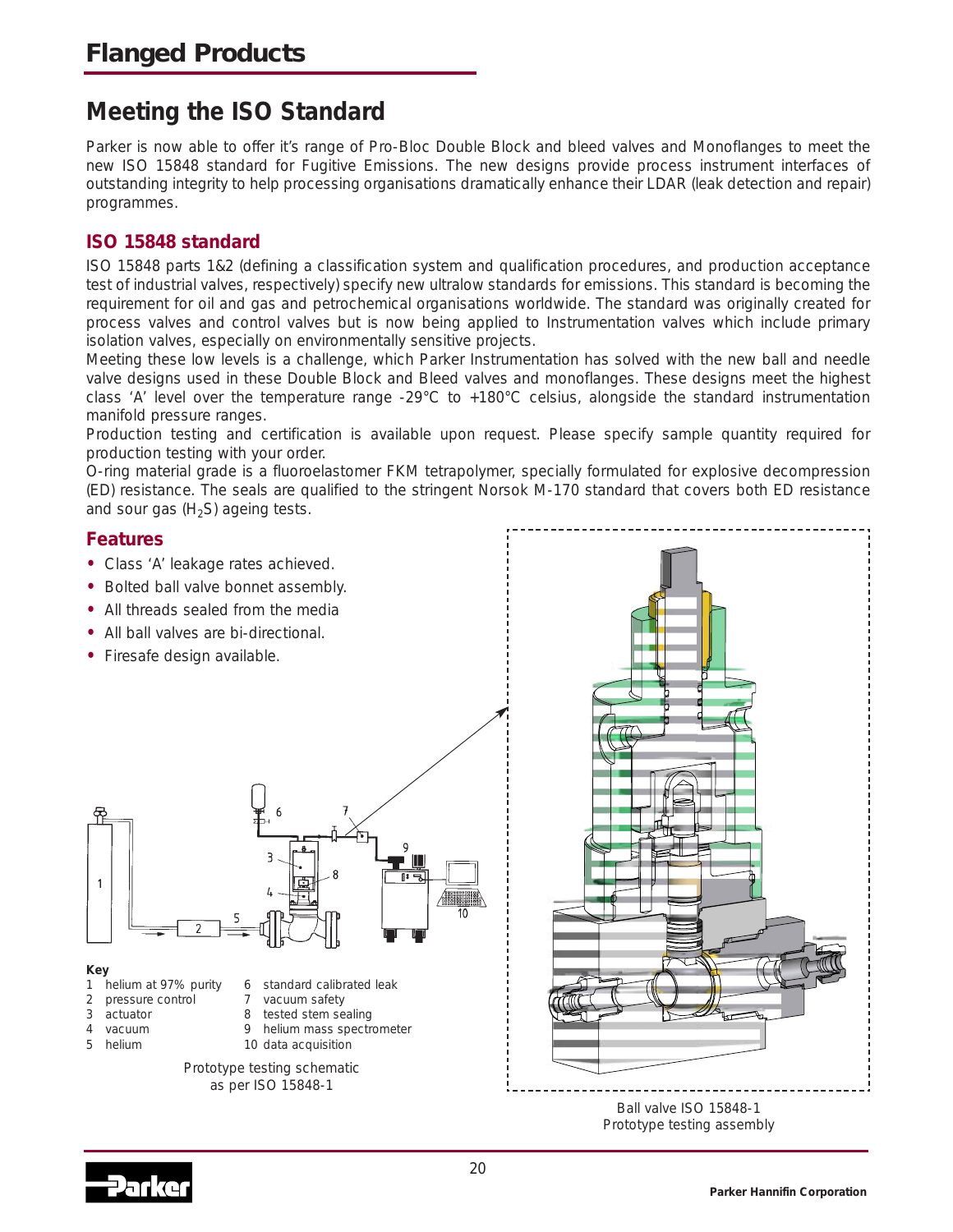## **Fugitive Emissions flange product ball valve specification**



**Handle options on page 4**

#### **Part description**

| <b>Item</b>    | <b>Description</b>   |
|----------------|----------------------|
| 1              | <b>End Connector</b> |
| $\overline{2}$ | $E$ -seal™           |
| 3              | Sealing washer       |
| $\overline{4}$ | Antiextrution rings  |
| 5              | <b>Seats</b>         |
| 6              | Ball                 |
| $\overline{7}$ | Anti blowout stem    |
| 8              | Antiextrution rings  |
| 9              | Gland packing        |
| 10             | Sealing washer       |
| 11             | Antiextrution rings  |
| 12             | Peek thrust bush     |
| 13             | Stop pin             |
| 14             | Thrust bush          |
| 15             | Locknut              |
| 16             | Locking dome nut     |
| 17             | Handle               |
| 18             | Bonnet strud         |
| 19             | Lock nut             |
| 20             | <b>Bolted bonnet</b> |
| 21             | Elastomeric o-ring   |
| 22             | Body                 |

#### **Specifications**

- Tightness class A  $\geq 1$  x 10<sup>-6</sup> mg.s<sup>-1</sup>.m<sup>-1</sup>.
- **•** Maximum cold working pressure rating 6,000 psig.
- **•** Temperature rating -29˚C to 180˚C (-20˚F to 356˚F).
- **•** ISO15848-1 prototype tested using global helium vacuum method.
- **•** Performance class ISO FE AH-C01-SSA1-t(RT,180°C)-ANSI2500-ISO 15848-1
- **•** Production testing and certification available on request.
- **•** Other specifications as per standard Hi-Pro, see page 4.



When selecting products for specific applications users should refer to our notice at the bottom of page 27.





Æ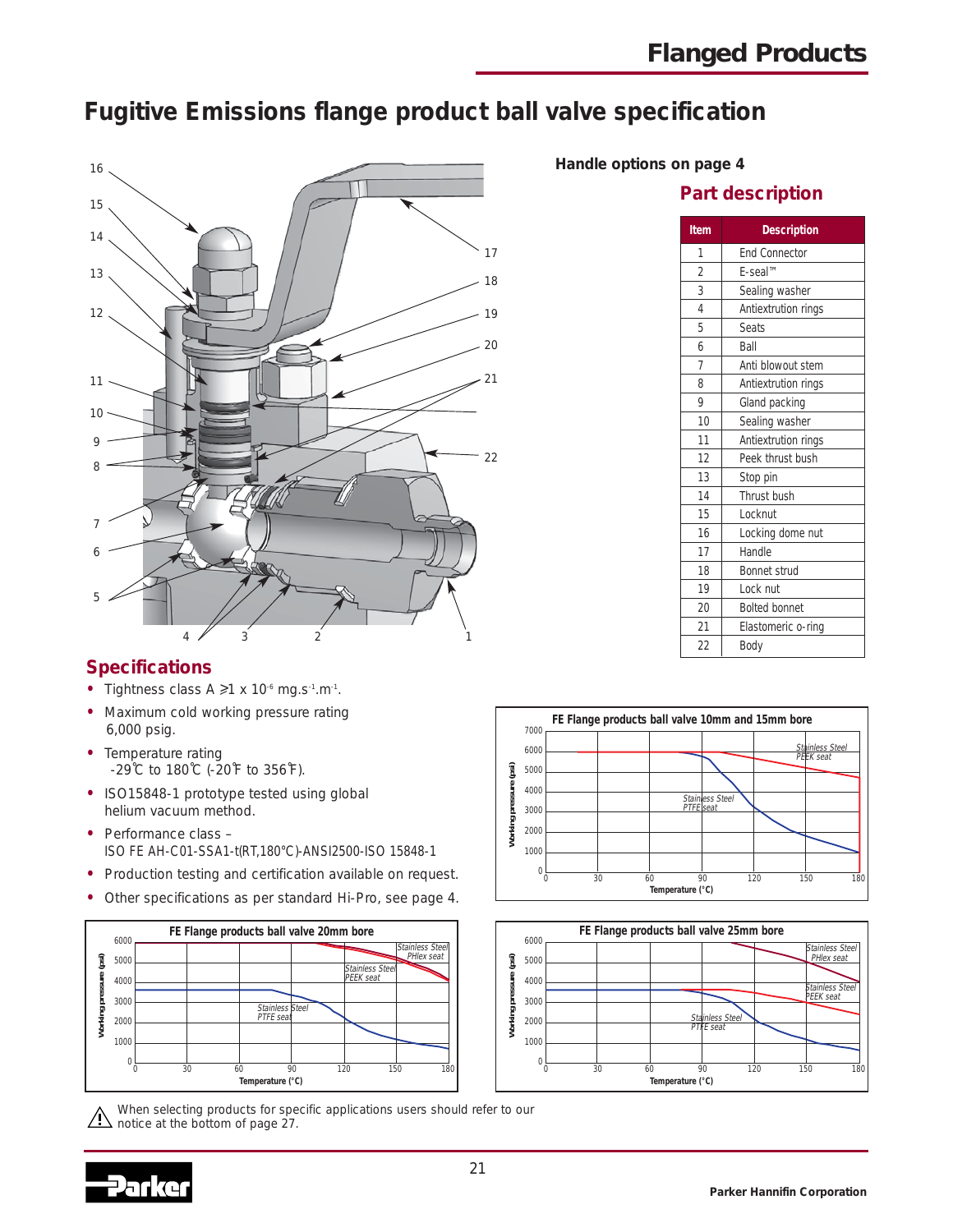## **Fugitive Emission outside screw and yoke (OS&Y) needle valve**



### **Pressure vs temperature**



#### **Part description**

| Item           | <b>Description</b>             |
|----------------|--------------------------------|
| 1              | Body                           |
| $\overline{2}$ | Spindle Tip                    |
| 3              | Elastomeric o-ring (body seal) |
| $\overline{A}$ | Body joint seal                |
| 5              | Gland packing (adjustable)     |
| 6              | Thrust bush                    |
| 7              | Bonnet bridge studding         |
| 8              | Anti blow-out spindle          |
| 9              | Bridge nuts                    |
| 10             | Dust cap                       |
| 11             | Handle                         |
| 12             | Positive handle retention      |
| 13             | <b>Bridge</b>                  |
| 14             | Gland adjuster                 |
| 15             | Stud nuts                      |
| 16             | Body bonnet studding           |
| 17             | Anti extrusion rings           |
| 18             | Bonnet end cap                 |

#### **Specifications**

- Tightness class A > 1 x 10<sup>-6</sup> mg.s<sup>-1</sup>.m<sup>-1</sup>.
- **•** Maximum cold working pressure rating 6,000 psig (414barg).
- **•** Temperature rating -29˚C to 180˚C (-20˚F to 356˚F).
- **•** ISO15848-1 prototype tested using global helium vacuum method.
- **•** Performance class ISO FE AH-C01-SSA1-t(RT,180°C)-ANSI2500-ISO 15848-1
- **•** Production testing and certification available on request.
- **•** Other specifications as per standard OS&Y, see page 5.

When selecting products for specific applications users Should refer to our notice at the bottom of page 27.

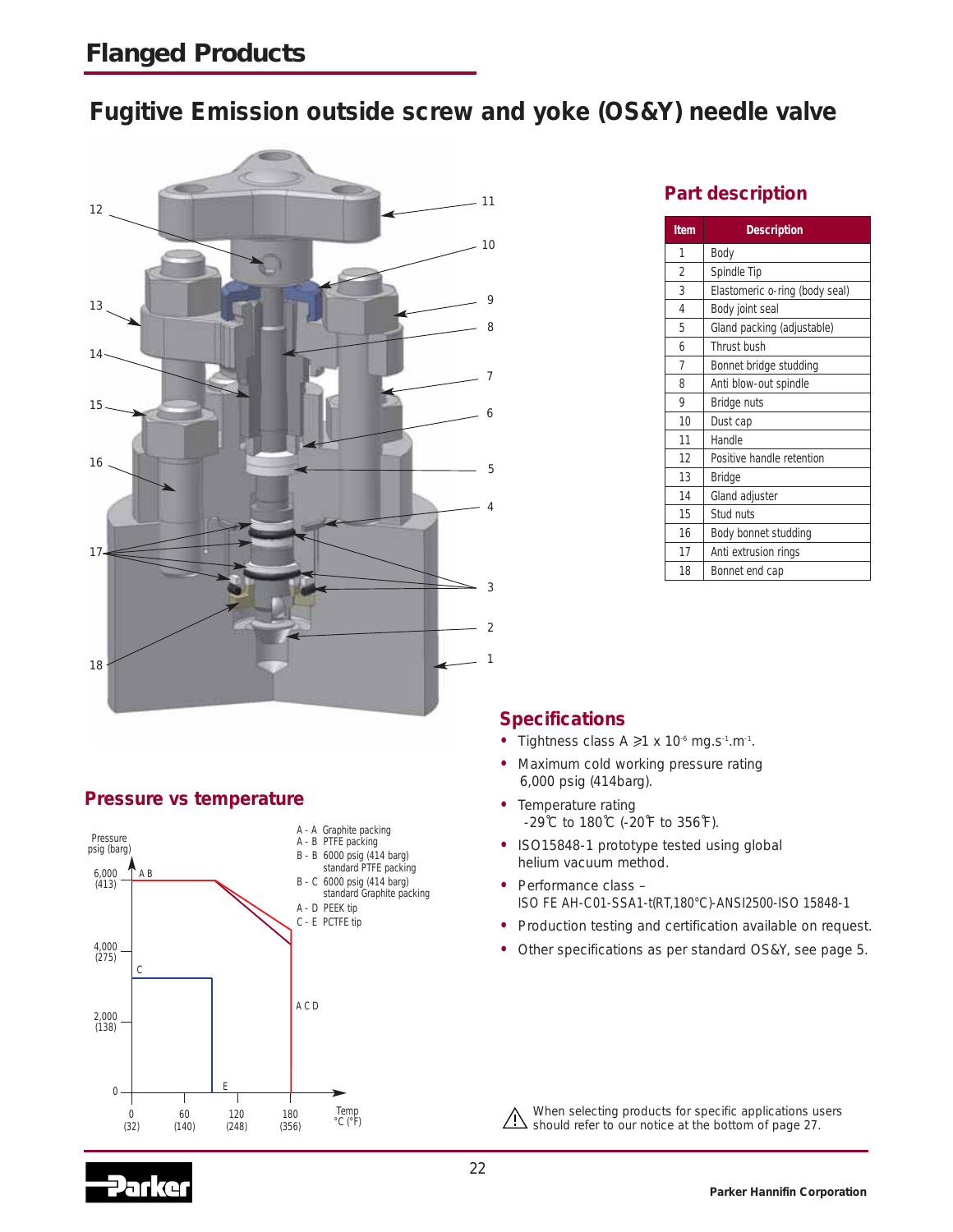## **Fugitive Emissions "H" Series globe style needle valve**



### **Part description**

| <b>Item</b>    | <b>Description</b>             |
|----------------|--------------------------------|
| 1              | Positive handle retention      |
| $\mathfrak{D}$ | "T" bar                        |
| 3              | Dust cap                       |
| 4              | Gland packing adjuster         |
| 5              | Gland adjuster lock nut        |
| 6              | Valve bonnet                   |
| 7              | Thrust bush                    |
| 8              | Gland packing (adjustable)     |
| 9              | Anti blow-out spindle          |
| 10             | Anti extrusion ring            |
| 11             | Elastomeric o-ring (stem seal) |
| 12             | Anti extrusion ring            |
| 13             | Elastomeric o-ring (body seal) |
| 14             | Bonnet end cap                 |
| 15             | Spindle tip                    |

### **Pressure vs temperature**



### **Specifications**

- Tightness class  $A = \ge 1 \times 10^{-6}$  mg.s<sup>-1</sup>.m<sup>-1</sup>.
- **•** Maximum cold working pressure rating 6,000 psig (414barg).
- **•** Temperature rating -29˚C to 180˚C (-20˚F to 356˚F).
- **•** ISO15848-1 prototype tested using global helium vacuum method.
- **•** Performance class ISO FE AH-C01-SSA1-t(RT,180°C)-ANSI2500-ISO 15848-1
- **•** Production testing and certification available on request.
- **•** Other specifications as per standard needle valve, see page 6.

When selecting products for specific applications users  $\sqrt{1}$ should refer to our notice at the bottom of page 27.

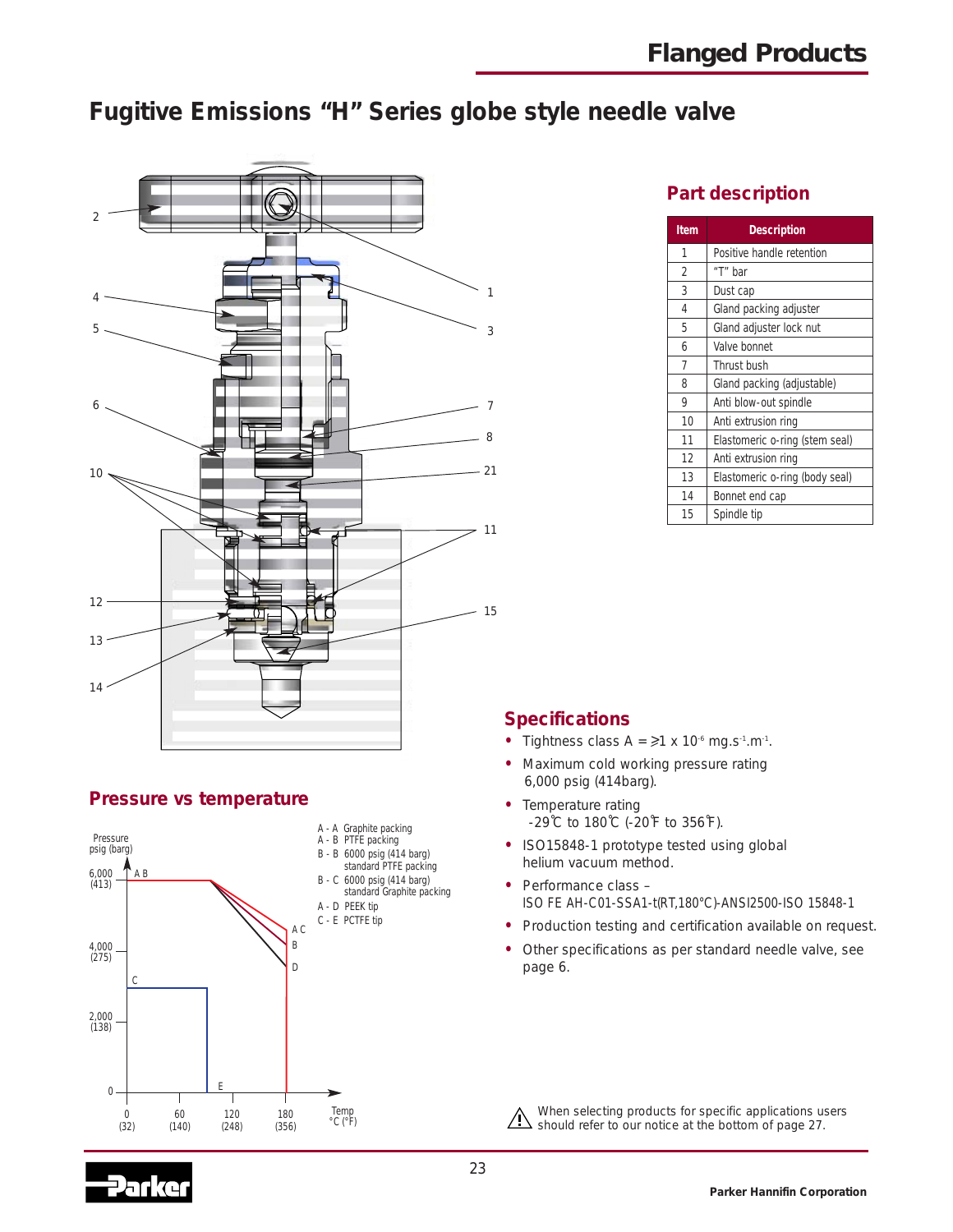### **ISO15848 Class 'A' Fugitive Emission monoflanges - made easy**

Select the style of Monoflange from the choice of arrangements below noting the complete **FEMF reference**. If the style or arrangement is not shown below please provide full description and specification.



 $\blacklozenge$  For dual outlets specify FEMF\*105.  $\blacktriangle$  For dual outlets specify FEMF\*115.

For flange to flange variants replace FEMF\*1\*\* with FEMF\*2\*\*.

For bleed port only specify FEMF\*160.

For OS&Y valves on primary and secondary isolates specify FEMFY102. Please note vent valve is not anti-tamper as standard.

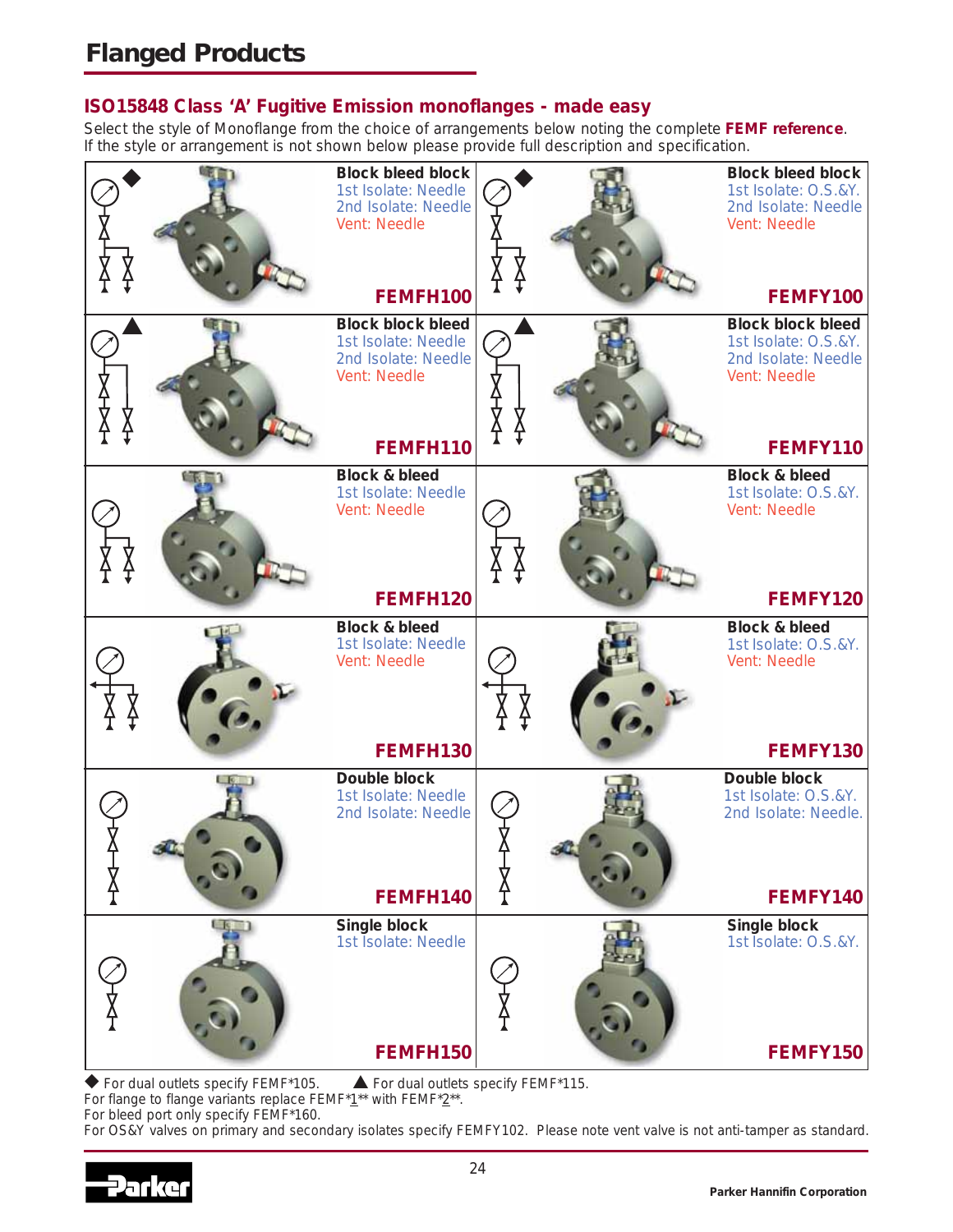

### **ISO15848 Class 'A' Fugitive Emission Monoflanges**

When selecting products for specific applications users **Should** refer to our notice at the bottom of page 19.

**IMPORTANT NOTES**

All non wetted parts will be supplied in standard stainless steel for exotic materials. For carbon steel construction trim materials will be supplied in stainless steel.

Ring type joints (T) CANNOT be supplied for 1/2" & 3/4" class 150 flanges.

St. St. grades 302 and 304 are NOT used in the construction of any of these products.

For customer specific options not covered here engineering will allocate a part number at quotation stage.

Certification requirements and customer specifications MUST be provided at enquiry and order stage.

For API flange requirements full details must be specified separately.

Part number example FEMFY100B32T2500A3F Monoflange - Double Block and Bleed - Block (O.S.&Y.) Bleed (Needle) Block (Needle) (FEMFY100) - 316 St. St. construction (B) - 2" Pipe flange, Ring type joint, class 2500 (32T2500) - 1/2" female NPT outlet - 1/4" Female NPT vent - Anti-tamper vent (A3) - Firesafe design and certified (F), valves fitted with PTFE packing, metal seated 17-4PH st.st. tips.

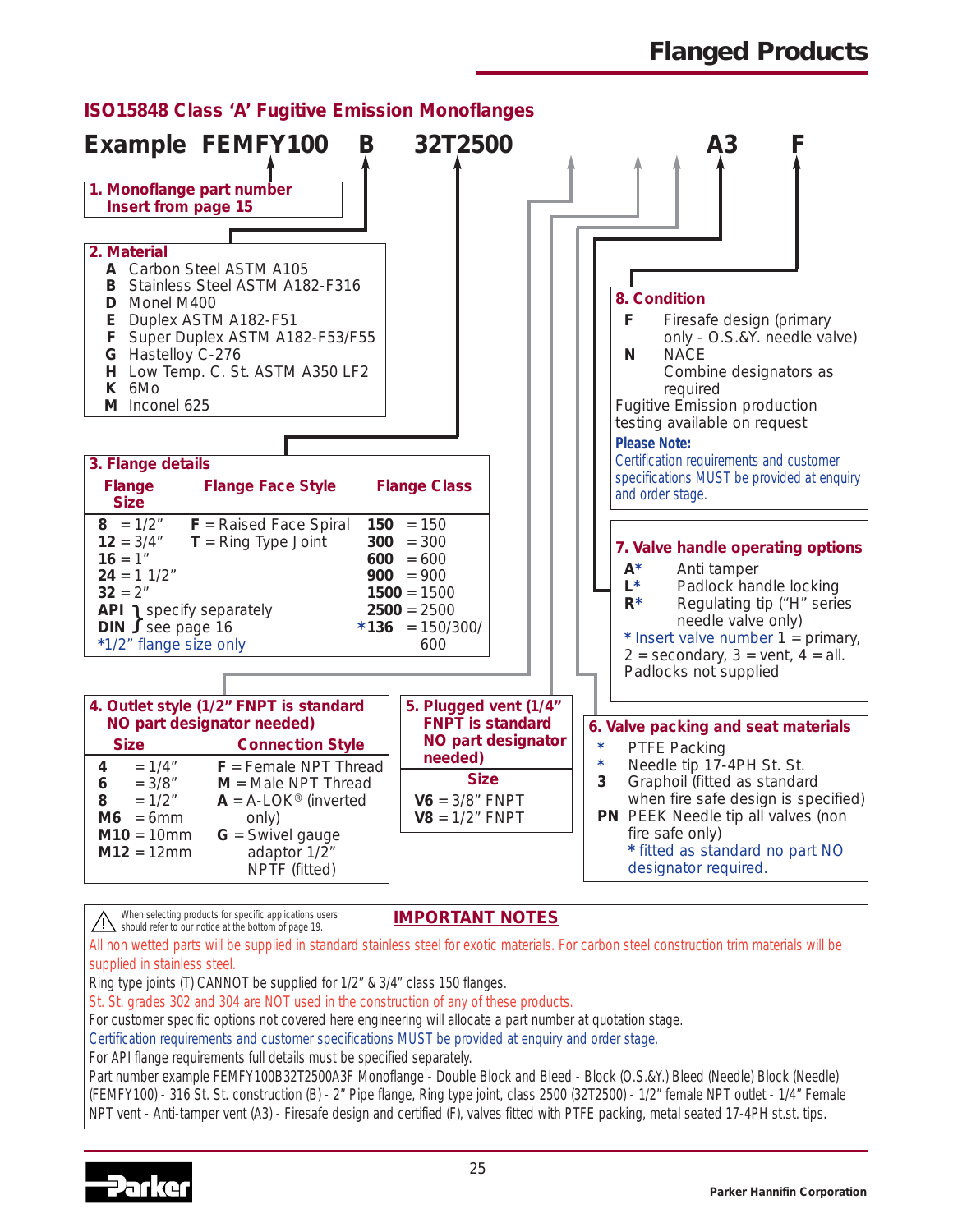### **ISO15848 Class 'A' Fugitive Emission Pro-Blocs**

Select the style of Pro-Bloc from the choice of arrangements below noting the complete **FEPB reference**.

\* Select ball bore size, Y = 10mm, X = 15mm, W = 20mm, V = 25mm. e.g. FEPWB100 = 20mm ball bore.

● Only available with 10mm bore ball valve.



Single isolate. - (|) - specify FEPB\*165, FEPB\*265.

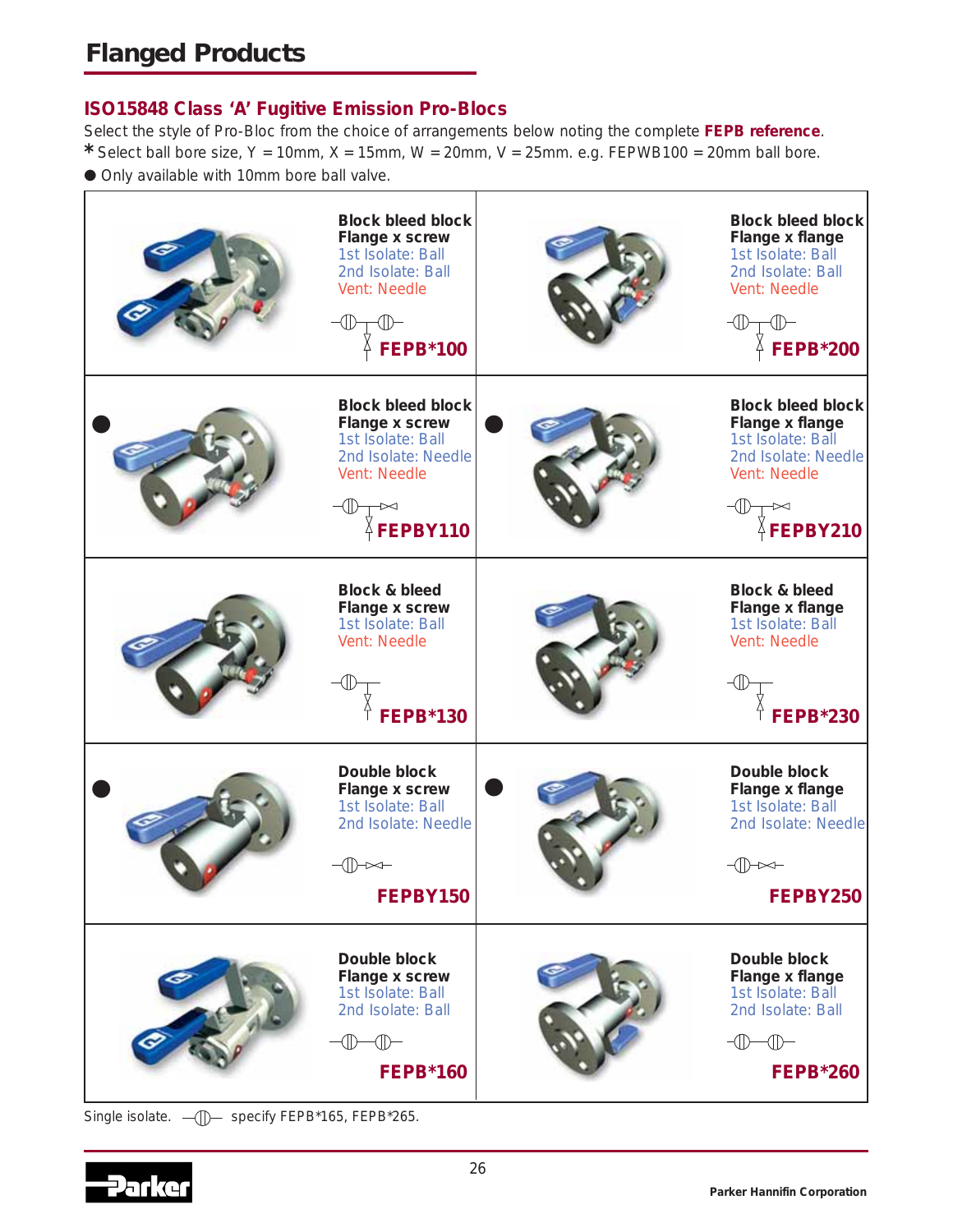

### **WARNING**

FAILURE, IMPROPER SELECTION OR IMPROPER USE OF THE PRODUCTS AND/OR SYSTEMS DESCRIBED HEREIN OR RELATED ITEMS CAN CAUSE DEATH, PERSONAL INJURY AND PROPERTY DAMAGE.

This document and other information from Parker Hannifin Corporation, its subsidiaries and authorized distributors provide product and/or system options for further investigation by users having technical expertise. It is important that you analyze all aspects of your application and review the information concerning the product or system in the current product catalog. Due to the variety of operating conditions and applications for these products or systems, the user, through its own analysis and testing, is solely responsible for making the final selection of the products and systems and assuring that all performance, safety and warning requirements of the application are met. The products described herein, including without limitation, product features, specifications, designs, availability and pricing, are subject to change by Parker Hannifin Corporation and its subsidiaries at any time without notice

#### **Offer of Sale**

The items described in this document are hereby offered for sale by Parker Hannifin Corporation, its subsidiaries or its authorized distributors. This offer and its acceptance are governed by the provisions stated in the "Offer of Sale" located in Catalog 4110-U Needle Valves (U Series).